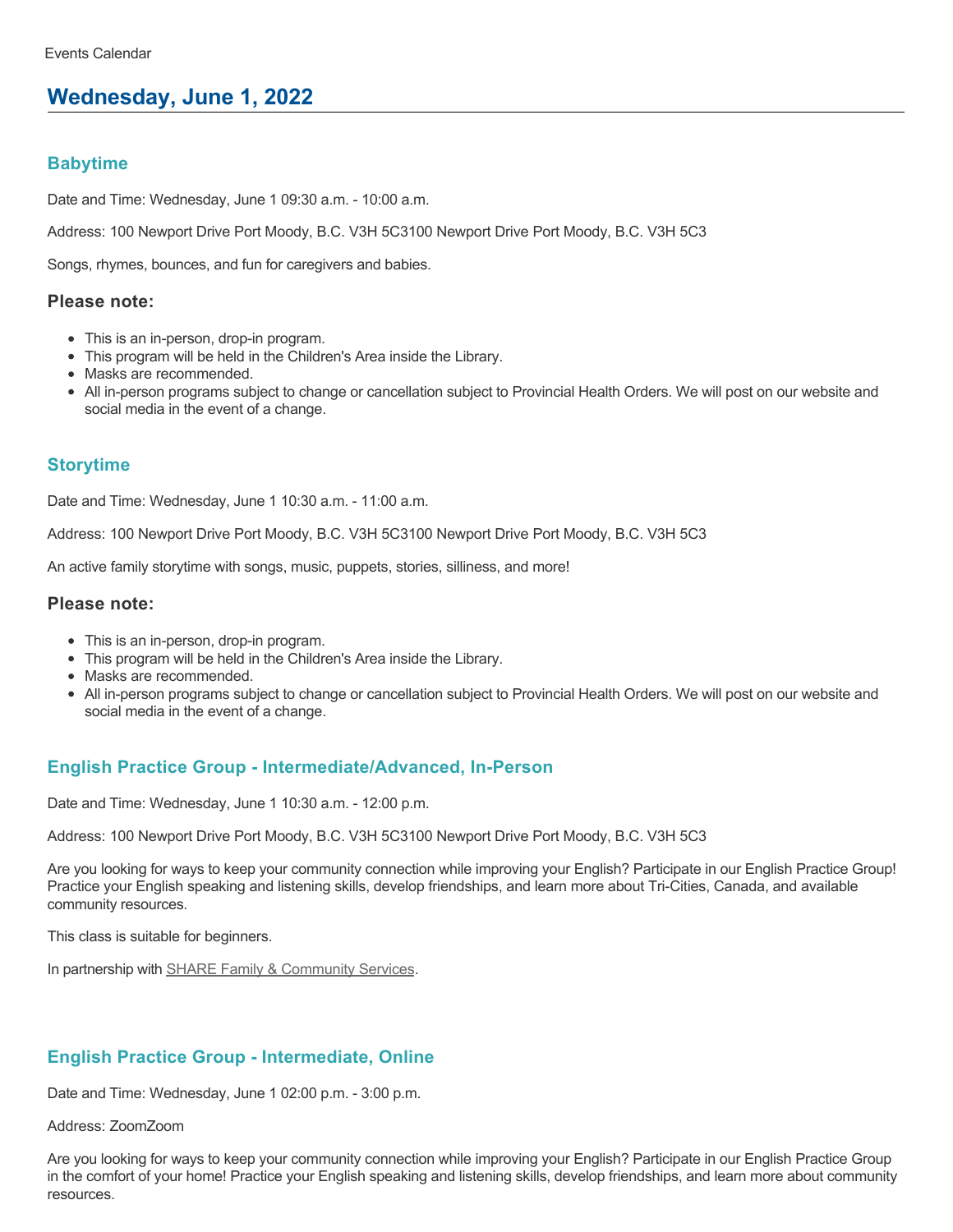For intermediate level English learners.

## **How to join the online program:**

This program will be held on Zoom. Once you have registered for the program, we will email you the Zoom meeting link.

At the start time of the program:

- If you are using a computer or laptop:
	- Click on the Zoom link and it will open up in your browser.
	- Click yes when prompted to open or download Zoom.
- If you are using a phone or tablet:
	- Download the Zoom app from the Apple App Store or Google Play ahead of time.
	- Click on the Zoom link on your device. It may open up the Zoom app automatically, or it may ask you how you want to open the link.
- You should not need to sign up for a Zoom account to participate. Let us know if you need any tech help to use Zoom.

### **Kids' Writing Club In Person**

Date and Time: Wednesday, June 1 04:00 p.m. - 5:00 p.m.

Address: 100 Newport Drive Port Moody, B.C. V3H 5C3100 Newport Drive Port Moody, B.C. V3H 5C3

Are you an aspiring writer? Join a writing club just for you. We will do fun activties, writing games, have special guests, and work on our own projects.

Please note, this program is in person.

#### **How to register:**

- The Kids' Writing Club is a seven-week program, held every Wednesday from May 4 June 15.
- You only have to register once for all sessions.

# **Thursday, June 2, 2022**

## **Storytime**

Date and Time: Thursday, June 2 10:30 a.m. - 11:00 a.m.

Address: 100 Newport Drive Port Moody, B.C. V3H 5C3100 Newport Drive Port Moody, B.C. V3H 5C3

An active family storytime with songs, music, puppets, stories, silliness, and more!

#### **Please note:**

- This is an in-person, drop-in program.
- This program will be held in the Children's Area inside the Library.
- Masks are recommended.
- All in-person programs subject to change or cancellation subject to Provincial Health Orders. We will post on our website and social media in the event of a change.

## **English Practice Group - Beginners, In-Person**

Date and Time: Thursday, June 2 11:30 a.m. - 1:00 p.m.

Address: 100 Newport Drive, Port Moody, V3H 5C3100 Newport Drive, Port Moody, V3H 5C3

English Language Practice Groups Program offers conversation groups where participants can increase their English language speaking skills, know more about Tri-Cities / Canada and available community resources, and make friendships. This class is suitable for beginners.

In partnership with [SHARE Family & Community Services.](https://sharesociety.ca/)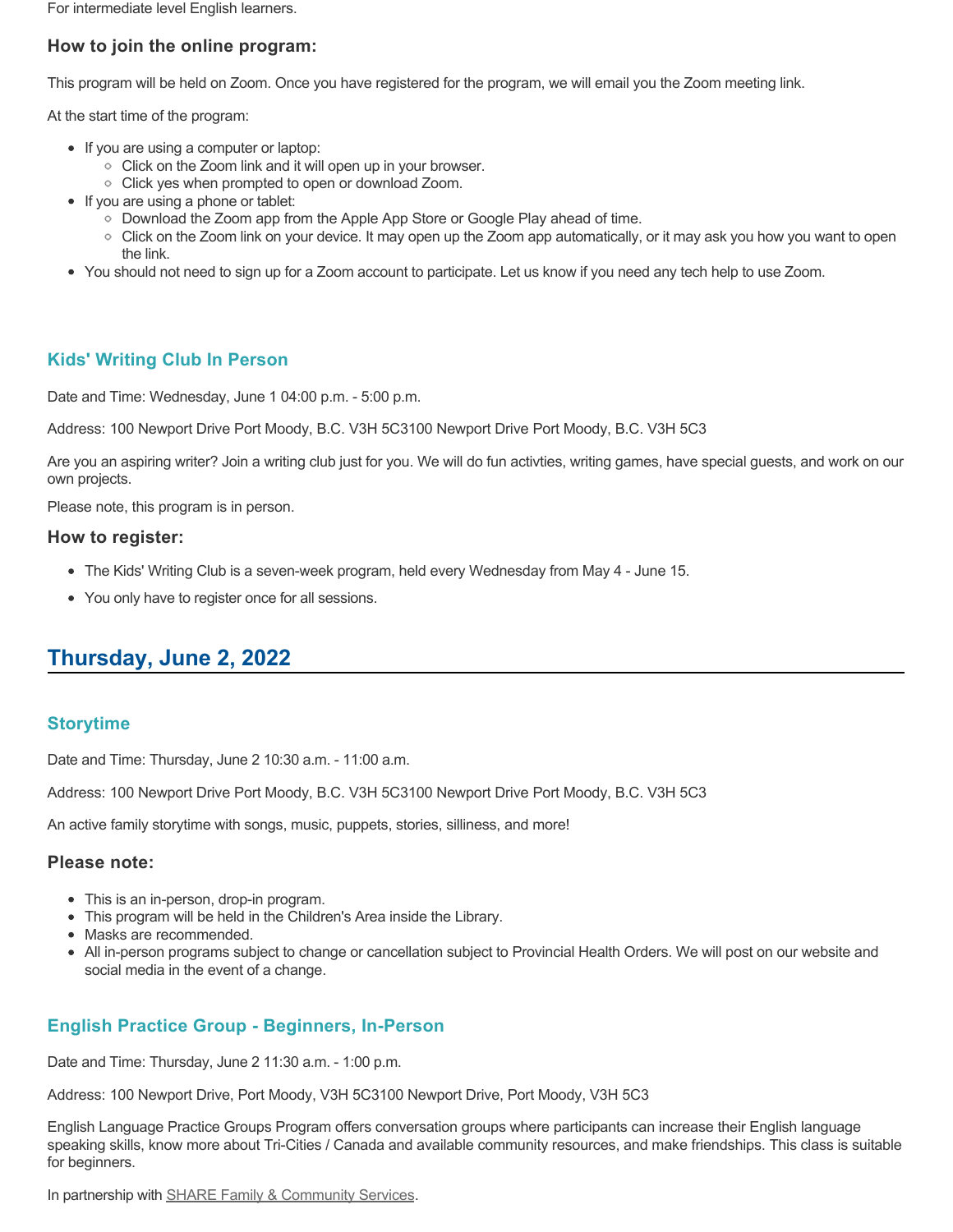# **Minecraft Club**

Date and Time: Thursday, June 2 04:00 p.m. - 5:00 p.m.

#### Address: ZoomZoom

Play Minecraft at the Library! Come explore, build, learn, mine, and - you guessed it – craft with other kids on the Library's server. We will have challenges and activities to complete as a team and some time to get lost in our block world! No previous experience needed.

### **Requirements:**

- You will need a computer and a copy of Minecraft: Bedrock Edition.
- You must read and agree to our [Minecraft Code of Conduct](https://www.portmoodylibrary.ca/en/services/edocs.ashx?docnumber=577372) before you sign up.

## **To register:**

- This is a seven-week program, held on Thursdays, from May 5 to June 16. Please ensure that you can attend all sessions.
- Register once for all sessions.

# **To join the Zoom meeting:**

This program will be held on Zoom. Once you have registered for the program, we will email you the Zoom meeting link.

To join the meeting, at the start time of the program:

- If you are using a computer or laptop:
	- Click on the Zoom link and it will open up in your browser.
	- Click yes when prompted to open or download Zoom.
- If you are using a phone or tablet:
	- Download the Zoom app from the Apple App Store or Google Play ahead of time.
	- Click on the Zoom link on your device. It may open up the Zoom app automatically, or it may ask you how you want to open the link.
- You should not need to sign up for a Zoom account to participate. Let us know if you need any tech help to use Zoom.

# **Kids' Writing Club Online**

Date and Time: Thursday, June 2 04:00 p.m. - 5:00 p.m.

Address: ZoomZoom

Are you an aspiring writer? Join a writing club just for you. We will do fun activities, writing games, have special guests, and work on our own projects.

### **How to register:**

- The Kids' Writing Club is a seven-week program, held every Thursday from May 5 June 16.
- You only have to register once for all sessions.

## **How to join the online program:**

This program will be held over Zoom. Once you have registered for the program, we will email you the Zoom meeting link.

At the start time of the program:

- If you are using a computer or laptop:
	- Click on the Zoom link and it will open up in your browser.
	- Click yes when prompted to open or download Zoom.
- If you are using a phone or tablet:
	- Download the Zoom app from the Apple App Store or Google Play ahead of time.
	- Click on the Zoom link on your device. It may open up the Zoom app automatically, or it may ask you how you want to open the link.
- You should not need to sign up for a Zoom account to participate. Let us know if you need any tech help to use Zoom.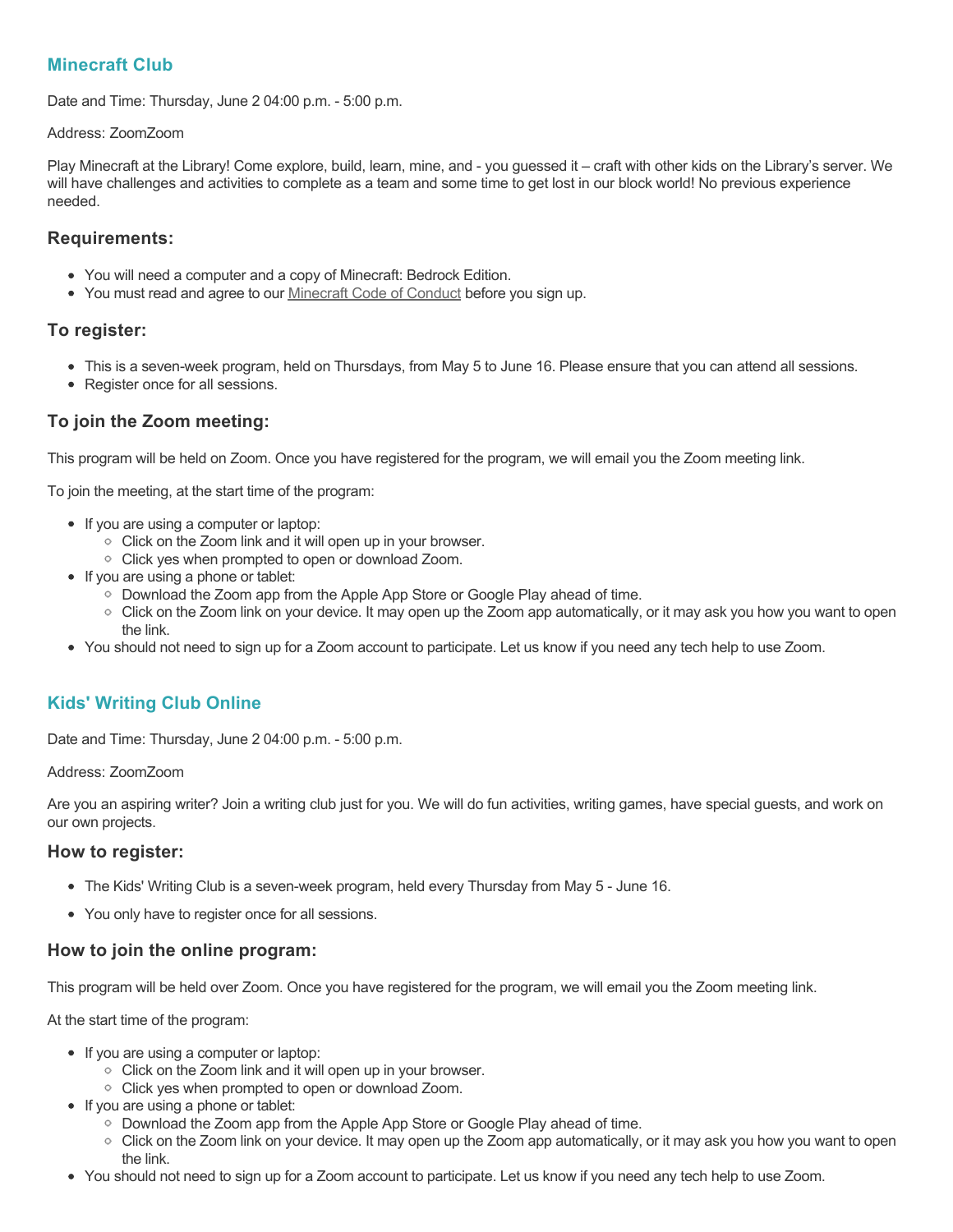# **Babytime**

Date and Time: Friday, June 3 10:30 a.m. - 11:00 a.m.

Address: 100 Newport Drive Port Moody, B.C. V3H 5C3100 Newport Drive Port Moody, B.C. V3H 5C3

Songs, rhymes, bounces, and fun for caregivers and babies.

### **Please note:**

- This is an in-person, drop-in program.
- This program will be held in the Children's Area inside the Library.
- Masks are recommended.
- All in-person programs subject to change or cancellation subject to Provincial Health Orders. We will post on our website and social media in the event of a change.

# **English Learners' Book Club - In-Person**

Date and Time: Friday, June 3 01:00 p.m. - 2:00 p.m.

Address: 100 Newport Drive, Port Moody, V3H 5C3100 Newport Drive, Port Moody, V3H 5C3

Do you love books and want to practice your English? Join this group where you will read and discuss a book written for adult learners together.

This class is suitable for intermediate and advanced learners.

Please pick up your book from the Library's Accounts Desk before the meeting.

In partnership with **SHARE Family & Community Services**.

# **D&D for Tweens Online**

Date and Time: Friday, June 3 04:00 p.m. - 5:00 p.m.

#### Address: ZoomZoom

Adventurers! Let us search for glory and treasure together in a D&D game on Zoom.

- We will be playing a Level 10 adventure.
- Experience playing D&D required.
- No character? No problem! [Make a fast character.](https://fastcharacter.com/)
- If you don't have a 20-sided dice, [try this dice generator.](https://www.wizards.com/dnd/dice/dice.htm)

### **How to register:**

- This is a six-week program, held every Friday from May 6 to June 10. Please ensure that you can attend all six sessions.
- Register once for all sessions.

## **How to join:**

This program will be held on Zoom. Once you have registered for the program, we will email you the Zoom meeting link.

To join the meeting, at the start time of the program:

- If you are using a computer or laptop:
	- Click on the Zoom link and it will open up in your browser.
	- Click yes when prompted to open or download Zoom.
- If you are using a phone or tablet:
	- Download the Zoom app from the Apple App Store or Google Play ahead of time.
	- Click on the Zoom link on your device. It may open up the Zoom app automatically, or it may ask you how you want to open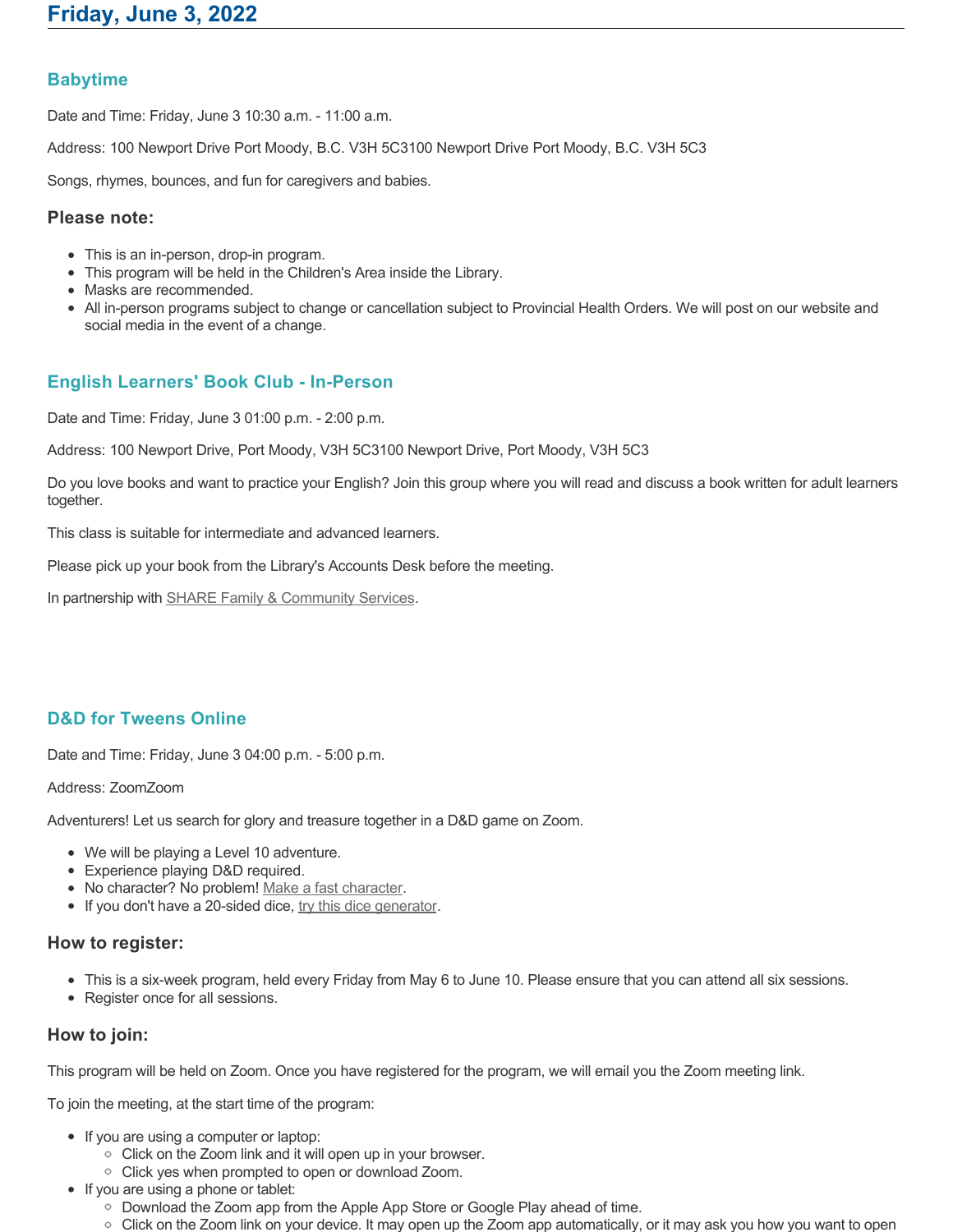the link.

You should not need to sign up for a Zoom account to participate. Let us know if you need any tech help to use Zoom.

# **Saturday, June 4, 2022**

# **Book Buddies Online**

Date and Time: Saturday, June 4 10:00 a.m. - 10:50 a.m.

#### Address: ZoomZoom

Need extra time to practice reading? Children can work with a teen volunteer over Zoom to improve their reading skills.

#### **How to register:**

- **Registration starts on April 23 (Saturday) at 9am.**
- Book Buddies is a four-week program on every Saturday from May 14 to June 4.
- Choose only one Book Buddies session (Tuesday or Saturday).

### **How to join:**

This program will be an online meeting via Zoom. We will email you a meeting link after we have confirmed your registration.

At the start time of the program:

If you are using a computer or laptop:

- Click on the Zoom link and it will open up in your browser.
- Click yes when prompted to open or download Zoom.

If you are using a phone or tablet:

- Download the Zoom app from the Apple App Store or Google Play ahead of time.
- Click on the Zoom link on your device. It may open up the Zoom app automatically, or it may ask you how you want to open the link.

You should not need to sign up for a Zoom account to participate. Let us know if you need any tech help to use Zoom.

## **Keep It Fictional Book Chat**

Date and Time: Saturday, June 4 10:00 a.m. - 11:00 a.m.

Address: Library Facebook PageLibrary Facebook Page

Book lovers! Join our librarians for an hour of book recommendations on **[Facebook](https://www.facebook.com/pomolibrary)** as we suggest books for the topic of the week every Saturday at 10am.

Can't make it to the live presentations? Our book chats will be available on our [Facebook page](https://www.facebook.com/pomolibrary/) and our [YouTube channel](https://www.youtube.com/channel/UC2I_AE1E_BpN8xBXwyzhiYg?view_as=subscriber). You can also [subscribe to our podcast](https://anchor.fm/keepitfictional) and listen to our book chat on your favourite podcast app.

Want our staff to recommend some books for you? Fill out our [personalized reading suggestion form](https://www.portmoodylibrary.ca/en/borrow/reading-suggestions.aspx).

# **Monday, June 6, 2022**

## **Babytime**

Date and Time: Monday, June 6 09:30 a.m. - 10:00 a.m.

Address: 100 Newport Drive Port Moody, B.C. V3H 5C3100 Newport Drive Port Moody, B.C. V3H 5C3

Songs, rhymes, bounces, and fun for caregivers and babies.

### **Please note:**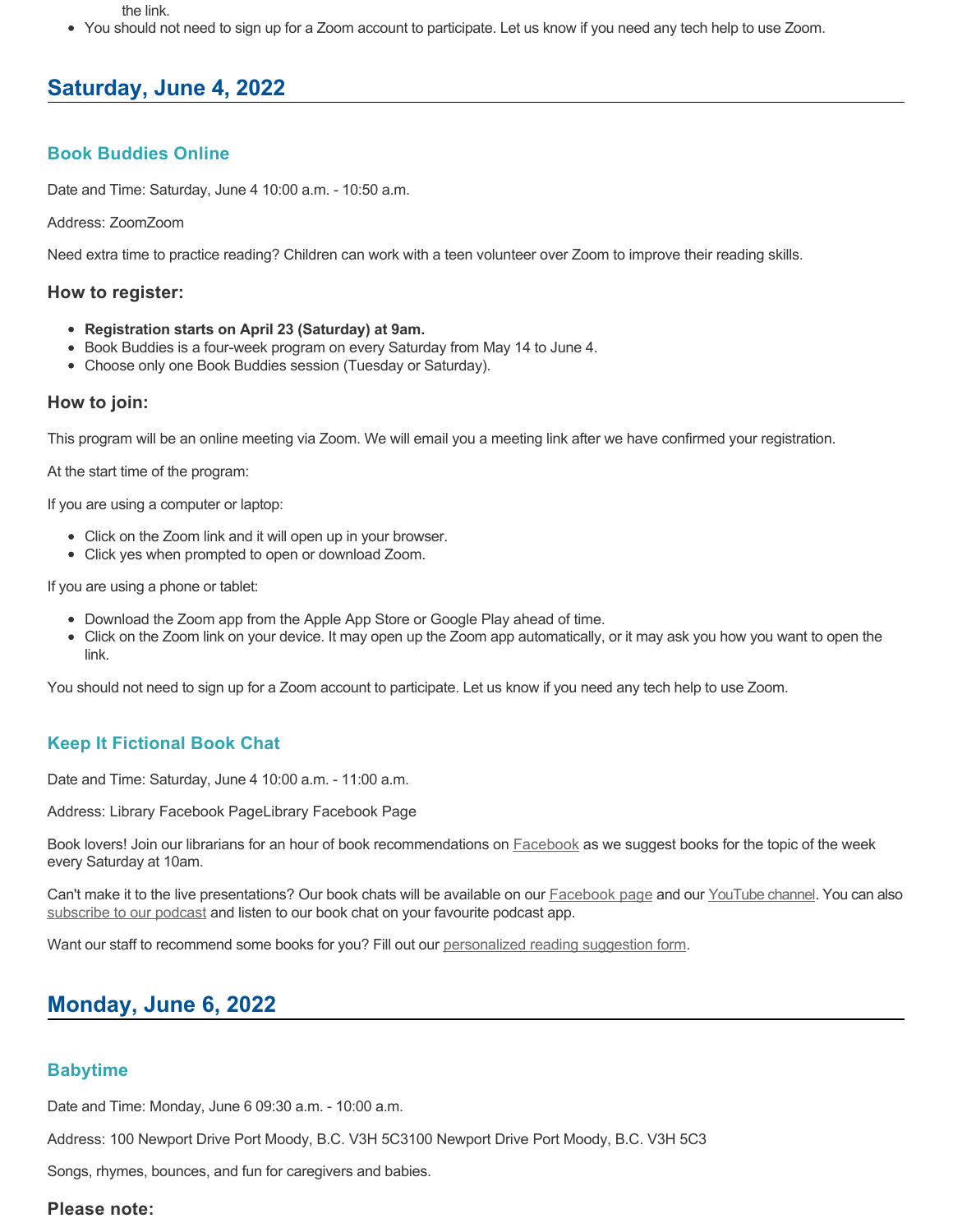- This is an in-person, drop-in program.
- This program will be held in the Children's Area inside the Library.
- Masks are recommended.
- All in-person programs subject to change or cancellation subject to Provincial Health Orders. We will post on our website and social media in the event of a change.

# **D&D Adventure for Kids In Person**

Date and Time: Monday, June 6 04:30 p.m. - 5:30 p.m.

Address: 100 Newport Drive Port Moody, B.C. V3H 5C3100 Newport Drive Port Moody, B.C. V3H 5C3

Adventurers! Let us search for glory and treasure together in a D&D game for kids in person. We will be playing a Level 5 adventure. You can premake your character or build one in our first session. Adventurers can bring their own dice or dice will be provided. This class will be suitable for beginner players with little or no experience.

### **To register:**

- This is a seven-week program, held every Monday from April 25 to June 13. Please ensure that you can attend all seven sessions.
- There will be no session on May 23 due to Victoria Day statutory holiday
- Register once for all sessions.

# **Tuesday, June 7, 2022**

### **Babytime**

Date and Time: Tuesday, June 7 09:30 a.m. - 10:00 a.m.

Address: 100 Newport Drive Port Moody, B.C. V3H 5C3100 Newport Drive Port Moody, B.C. V3H 5C3

Songs, rhymes, bounces, and fun for caregivers and babies.

#### **Please note:**

- This is an in-person, drop-in program.
- This program will be held in the Children's Area inside the Library.
- Masks are recommended.
- All in-person programs subject to change or cancellation subject to Provincial Health Orders. We will post on our website and social media in the event of a change.

## **Storytime**

Date and Time: Tuesday, June 7 10:30 a.m. - 11:00 a.m.

Address: 100 Newport Drive Port Moody, B.C. V3H 5C3100 Newport Drive Port Moody, B.C. V3H 5C3

An active family storytime with songs, music, puppets, stories, silliness, and more!

#### **Please note:**

- This is an in-person, drop-in program.
- This program will be held in the Children's Area inside the Library.
- Masks are recommended.
- All in-person programs subject to change or cancellation subject to Provincial Health Orders. We will post on our website and social media in the event of a change.

# **D&D Adventure for Kids Online**

Date and Time: Tuesday, June 7 04:00 p.m. - 5:00 p.m.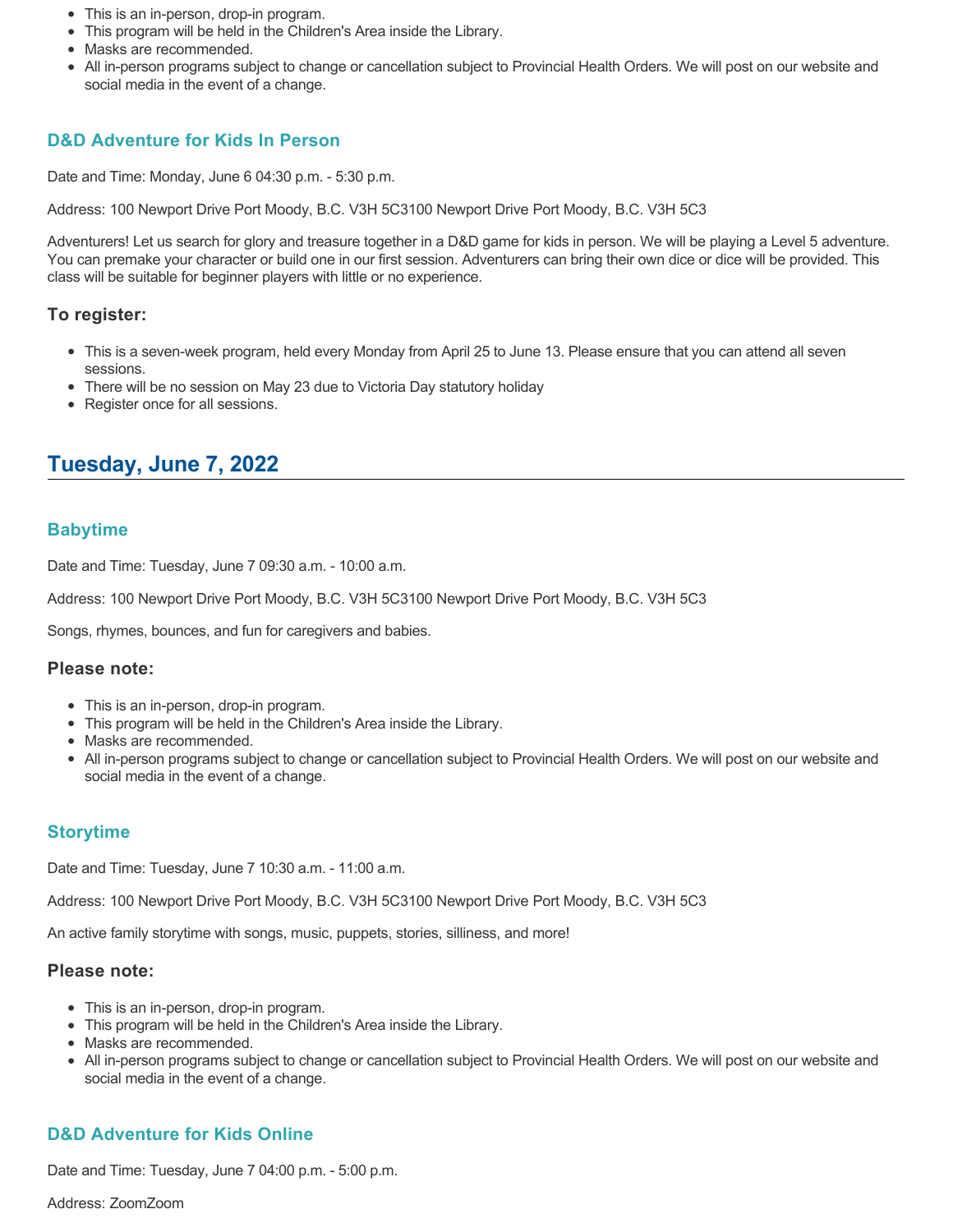Adventurers! Let us search for glory and treasure together in a D&D game for kids on Zoom.

- We will be playing a Level Five adventure.
- This class will be suitable for beginner players with little experience.
- No character? No problem! [Make a fast character.](https://fastcharacter.com/)
- If you don't have a 20-sided dice, [try this dice generator.](https://www.wizards.com/dnd/dice/dice.htm)

# **To register:**

- This is a seven-week program, held every Tuesday from May 3 to June 14. Please ensure that you can attend all seven sessions.
- Register once for all sessions.

# **How to join:**

This program will be held on Zoom. Once you have registered for the program, we will email you the Zoom meeting link.

To join the meeting, at the start time of the program:

- If you are using a computer or laptop:
	- Click on the Zoom link and it will open up in your browser.
	- $\circ$  Click yes when prompted to open or download Zoom.
- If you are using a phone or tablet:
	- Download the Zoom app from the Apple App Store or Google Play ahead of time.
	- Click on the Zoom link on your device. It may open up the Zoom app automatically, or it may ask you how you want to open the link.
- You should not need to sign up for a Zoom account to participate. Let us know if you need any tech help to use Zoom.

# **Minecraft Club**

Date and Time: Tuesday, June 7 04:00 p.m. - 5:00 p.m.

# Address: ZoomZoom

Play Minecraft at the Library! Come explore, build, learn, mine, and - you guessed it – craft with other kids on the Library's server. We will have challenges and activities to complete as a team and some time to get lost in our block world! No previous experience needed.

# **Requirements:**

- You will need a computer and a copy of Minecraft: Bedrock Edition.
- You must read and agree to our **Minecraft Code of Conduct** before you sign up.

# **To register:**

- This is a seven-week program, held on Tuesdays, from May 3 to June 14. Please ensure that you can attend all sessions.
- Register once for all sessions.

# **To join the Zoom meeting:**

This program will be held on Zoom. Once you have registered for the program, we will email you the Zoom meeting link.

To join the meeting, at the start time of the program:

- If you are using a computer or laptop:
	- Click on the Zoom link and it will open up in your browser.
	- Click yes when prompted to open or download Zoom.
- If you are using a phone or tablet:
	- Download the Zoom app from the Apple App Store or Google Play ahead of time.
	- Click on the Zoom link on your device. It may open up the Zoom app automatically, or it may ask you how you want to open the link.
- You should not need to sign up for a Zoom account to participate. Let us know if you need any tech help to use Zoom.

# **Tween Makers Club**

Date and Time: Tuesday, June 7 06:30 p.m. - 7:30 p.m.

Address: ZoomZoom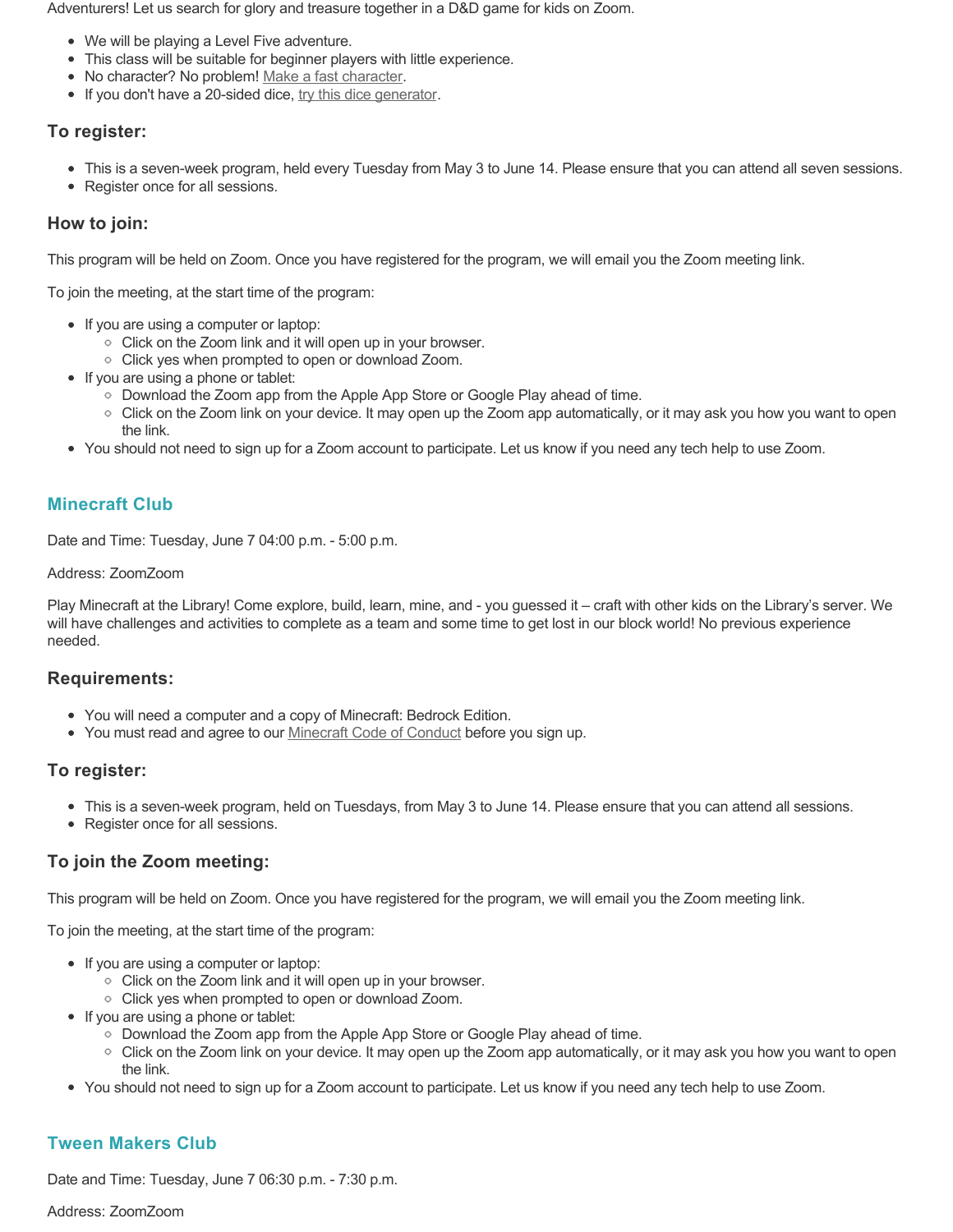Calling all artists, crafters, and makers: this program is for you! Join other tweens on Zoom to make arts and crafts projects together. Every session, you will pick up a secret package with all the supplies and during the program we will open it up to see what we will be making that week. Writing, painting, poetry, cross stitch, felting - the sky is the limit.

# **How to register and pick up your supplies:**

- Each Tween Makers Club session must be registered for individually.
- A Library staff member will contact you about supply pick up dates.

## **How to join the online program:**

This program will be held on Zoom. Once you have registered for the program, we will email you the Zoom meeting link.

At the start time of the program:

- If you are using a computer or laptop:
	- Click on the Zoom link and it will open up in your browser.
	- Click yes when prompted to open or download Zoom.
- If you are using a phone or tablet:
	- Download the Zoom app from the Apple App Store or Google Play ahead of time.
	- Click on the Zoom link on your device. It may open up the Zoom app automatically, or it may ask you how you want to open the link.
- You should not need to sign up for a Zoom account to participate. Let us know if you need any tech help to use Zoom.

# **Wednesday, June 8, 2022**

# **Babytime**

Date and Time: Wednesday, June 8 09:30 a.m. - 10:00 a.m.

Address: 100 Newport Drive Port Moody, B.C. V3H 5C3100 Newport Drive Port Moody, B.C. V3H 5C3

Songs, rhymes, bounces, and fun for caregivers and babies.

### **Please note:**

- This is an in-person, drop-in program.
- This program will be held in the Children's Area inside the Library.
- Masks are recommended.
- All in-person programs subject to change or cancellation subject to Provincial Health Orders. We will post on our website and social media in the event of a change.

## **Storytime**

Date and Time: Wednesday, June 8 10:30 a.m. - 11:00 a.m.

Address: 100 Newport Drive Port Moody, B.C. V3H 5C3100 Newport Drive Port Moody, B.C. V3H 5C3

An active family storytime with songs, music, puppets, stories, silliness, and more!

### **Please note:**

- This is an in-person, drop-in program.
- This program will be held in the Children's Area inside the Library.
- Masks are recommended.
- All in-person programs subject to change or cancellation subject to Provincial Health Orders. We will post on our website and social media in the event of a change.

# **English Practice Group - Intermediate/Advanced, In-Person**

Date and Time: Wednesday, June 8 10:30 a.m. - 12:00 p.m.

Address: 100 Newport Drive Port Moody, B.C. V3H 5C3100 Newport Drive Port Moody, B.C. V3H 5C3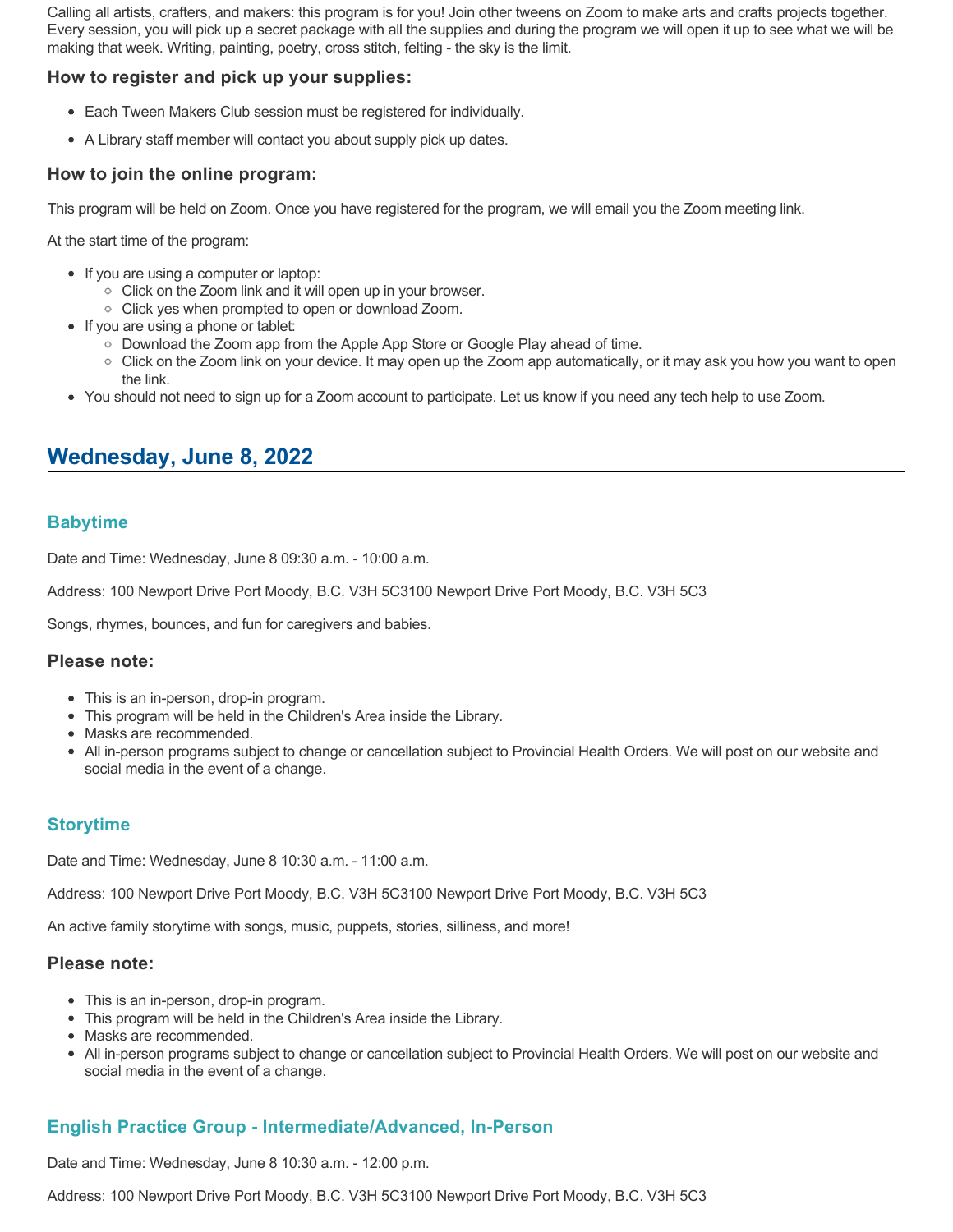Are you looking for ways to keep your community connection while improving your English? Participate in our English Practice Group! Practice your English speaking and listening skills, develop friendships, and learn more about Tri-Cities, Canada, and available community resources.

This class is suitable for beginners.

In partnership with **SHARE Family & Community Services**.

# **English Practice Group - Intermediate, Online**

Date and Time: Wednesday, June 8 02:00 p.m. - 3:00 p.m.

Address: ZoomZoom

Are you looking for ways to keep your community connection while improving your English? Participate in our English Practice Group in the comfort of your home! Practice your English speaking and listening skills, develop friendships, and learn more about community resources.

For intermediate level English learners.

### **How to join the online program:**

This program will be held on Zoom. Once you have registered for the program, we will email you the Zoom meeting link.

At the start time of the program:

- If you are using a computer or laptop:
	- Click on the Zoom link and it will open up in your browser.
	- Click yes when prompted to open or download Zoom.
- If you are using a phone or tablet:
	- Download the Zoom app from the Apple App Store or Google Play ahead of time.
	- Click on the Zoom link on your device. It may open up the Zoom app automatically, or it may ask you how you want to open the link.
- You should not need to sign up for a Zoom account to participate. Let us know if you need any tech help to use Zoom.

## **Kids' Writing Club In Person**

Date and Time: Wednesday, June 8 04:00 p.m. - 5:00 p.m.

Address: 100 Newport Drive Port Moody, B.C. V3H 5C3100 Newport Drive Port Moody, B.C. V3H 5C3

Are you an aspiring writer? Join a writing club just for you. We will do fun activties, writing games, have special guests, and work on our own projects.

Please note, this program is in person.

#### **How to register:**

- The Kids' Writing Club is a seven-week program, held every Wednesday from May 4 June 15.
- You only have to register once for all sessions.

## **White Pines Gala**

Date and Time: Wednesday, June 8 07:00 p.m. - 8:30 p.m.

Address: 100 Newport Drive Port Moody, B.C. V3H 5C3100 Newport Drive Port Moody, B.C. V3H 5C3

[Join us in celebration of Port Moody's vibrant community of writers! Meet the newest authors in our White Pines Local Author](https://www.portmoodylibrary.ca/en/programs-and-events/local-author-and-writing-programs.aspx) Collection and hear each of them do a reading from their newest book. There will be a short author Q&A after the readings. So far our author guests include:

- Jahangir Asadi
- Trevor Atkins
- Lyn Ayre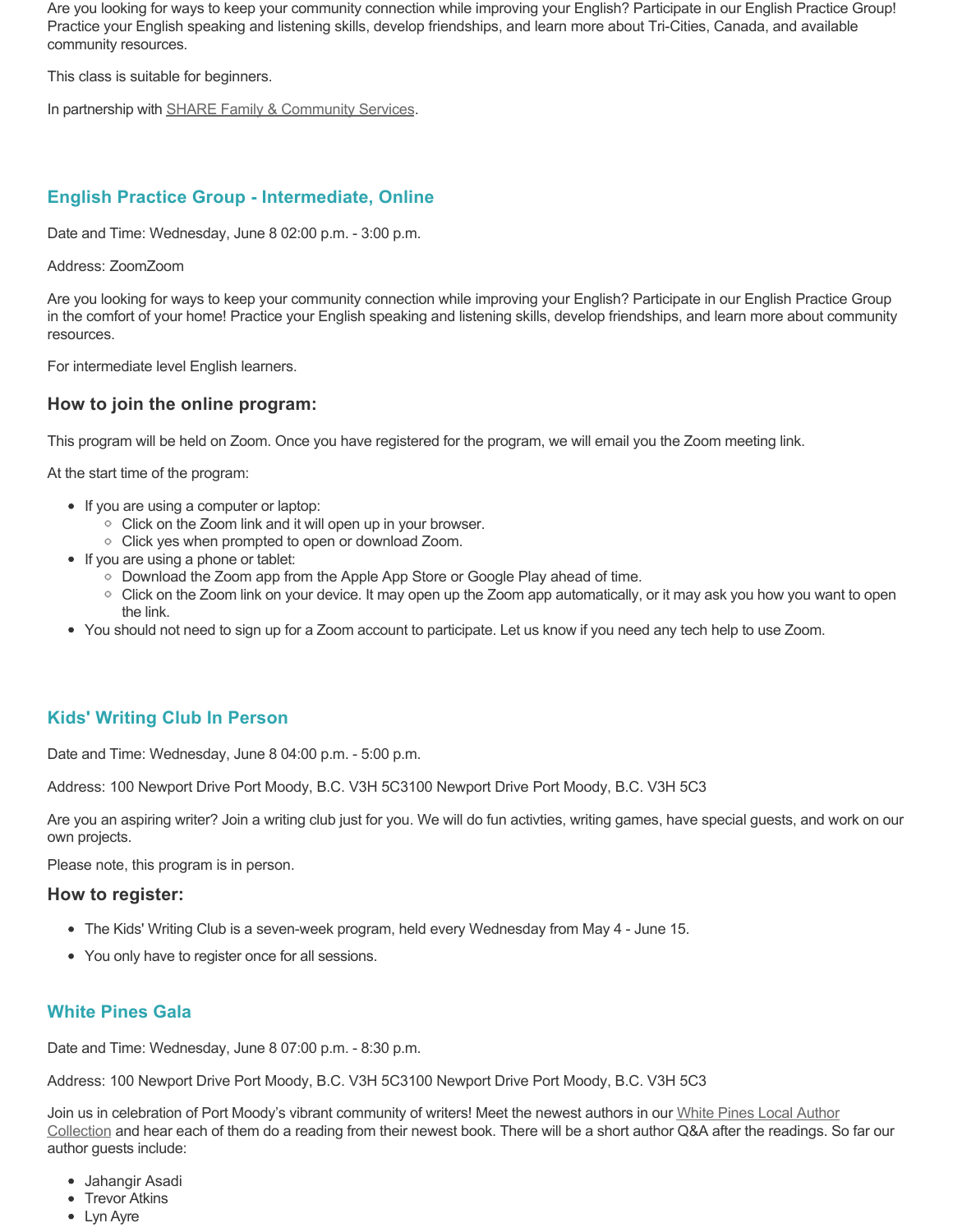- Bob Cowin
- Kasturi Ghosh Carlos Lozano Gilabert
- 
- Karen Hein
- Cameron Hutt
- Larysa P. Levycky
- Chris Pudlak
- Wolf Schamberger
- Natalia Sinitcyna
- Pamela Turner

The gala will take place in the Inlet Theatre.

# **Thursday, June 9, 2022**

# **Storytime**

Date and Time: Thursday, June 9 10:30 a.m. - 11:00 a.m.

Address: 100 Newport Drive Port Moody, B.C. V3H 5C3100 Newport Drive Port Moody, B.C. V3H 5C3

An active family storytime with songs, music, puppets, stories, silliness, and more!

### **Please note:**

- This is an in-person, drop-in program.
- This program will be held in the Children's Area inside the Library.
- Masks are recommended.
- All in-person programs subject to change or cancellation subject to Provincial Health Orders. We will post on our website and social media in the event of a change.

# **English Practice Group - Beginners, In-Person**

Date and Time: Thursday, June 9 11:30 a.m. - 1:00 p.m.

Address: 100 Newport Drive, Port Moody, V3H 5C3100 Newport Drive, Port Moody, V3H 5C3

English Language Practice Groups Program offers conversation groups where participants can increase their English language speaking skills, know more about Tri-Cities / Canada and available community resources, and make friendships. This class is suitable for beginners.

In partnership with **SHARE Family & Community Services**.

## **Minecraft Club**

Date and Time: Thursday, June 9 04:00 p.m. - 5:00 p.m.

#### Address: ZoomZoom

Play Minecraft at the Library! Come explore, build, learn, mine, and - you guessed it – craft with other kids on the Library's server. We will have challenges and activities to complete as a team and some time to get lost in our block world! No previous experience needed.

### **Requirements:**

- You will need a computer and a copy of Minecraft: Bedrock Edition.
- You must read and agree to our [Minecraft Code of Conduct](https://www.portmoodylibrary.ca/en/services/edocs.ashx?docnumber=577372) before you sign up.

## **To register:**

- This is a seven-week program, held on Thursdays, from May 5 to June 16. Please ensure that you can attend all sessions.
- Register once for all sessions.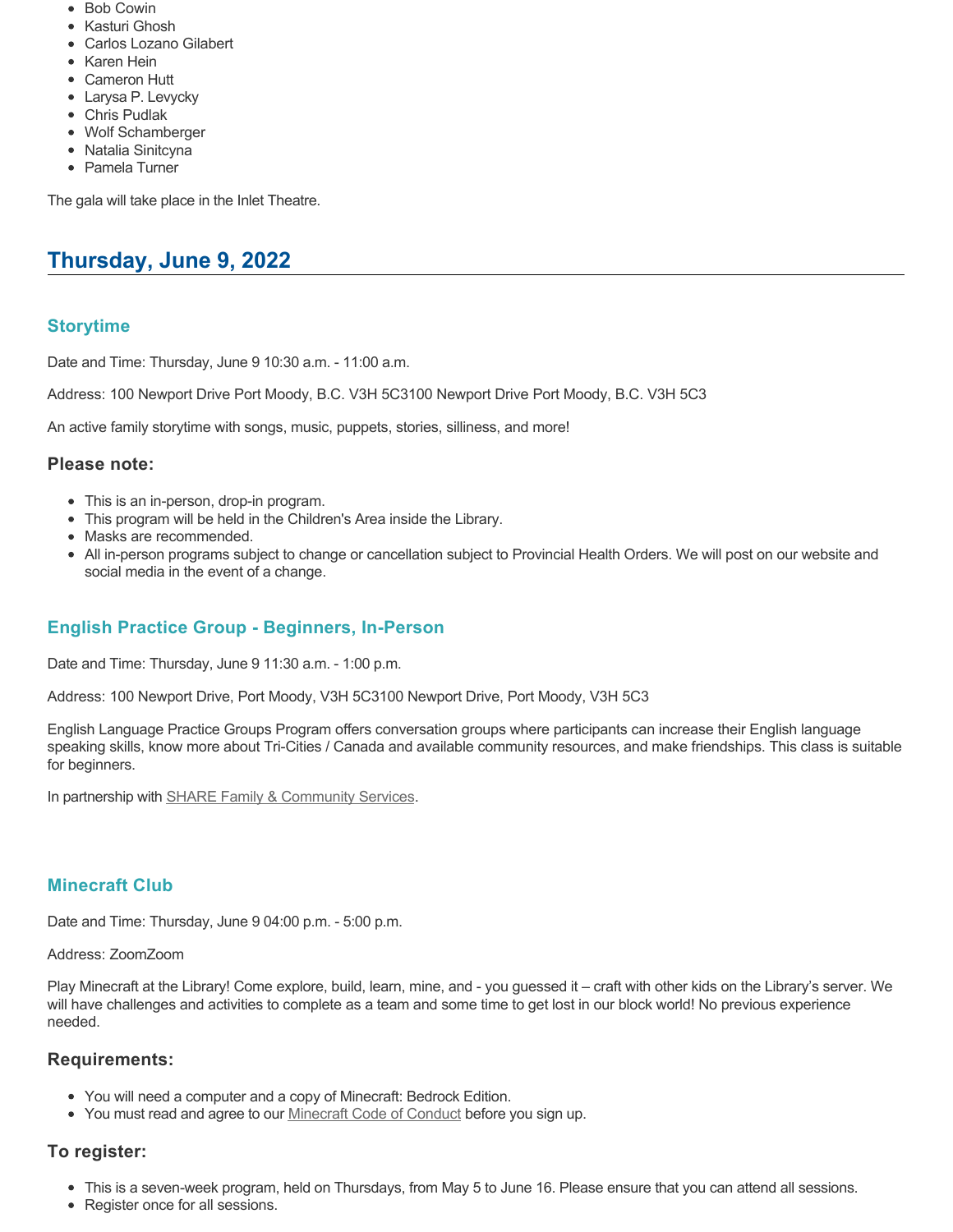### **To join the Zoom meeting:**

This program will be held on Zoom. Once you have registered for the program, we will email you the Zoom meeting link.

To join the meeting, at the start time of the program:

- If you are using a computer or laptop:
	- Click on the Zoom link and it will open up in your browser.
	- Click yes when prompted to open or download Zoom.
- If you are using a phone or tablet:
	- Download the Zoom app from the Apple App Store or Google Play ahead of time.
	- Click on the Zoom link on your device. It may open up the Zoom app automatically, or it may ask you how you want to open the link.
- You should not need to sign up for a Zoom account to participate. Let us know if you need any tech help to use Zoom.

# **Kids' Writing Club Online**

Date and Time: Thursday, June 9 04:00 p.m. - 5:00 p.m.

Address: ZoomZoom

Are you an aspiring writer? Join a writing club just for you. We will do fun activities, writing games, have special guests, and work on our own projects.

### **How to register:**

- The Kids' Writing Club is a seven-week program, held every Thursday from May 5 June 16.
- You only have to register once for all sessions.

## **How to join the online program:**

This program will be held over Zoom. Once you have registered for the program, we will email you the Zoom meeting link.

At the start time of the program:

- If you are using a computer or laptop:
	- Click on the Zoom link and it will open up in your browser.
	- Click yes when prompted to open or download Zoom.
- If you are using a phone or tablet:
	- Download the Zoom app from the Apple App Store or Google Play ahead of time.
	- Click on the Zoom link on your device. It may open up the Zoom app automatically, or it may ask you how you want to open the link.
- You should not need to sign up for a Zoom account to participate. Let us know if you need any tech help to use Zoom.

# **Friday, June 10, 2022**

## **Babytime**

Date and Time: Friday, June 10 10:30 a.m. - 11:00 a.m.

Address: 100 Newport Drive Port Moody, B.C. V3H 5C3100 Newport Drive Port Moody, B.C. V3H 5C3

Songs, rhymes, bounces, and fun for caregivers and babies.

#### **Please note:**

- This is an in-person, drop-in program.
- This program will be held in the Children's Area inside the Library.
- Masks are recommended.
- All in-person programs subject to change or cancellation subject to Provincial Health Orders. We will post on our website and social media in the event of a change.

# **English Learners' Book Club - In-Person**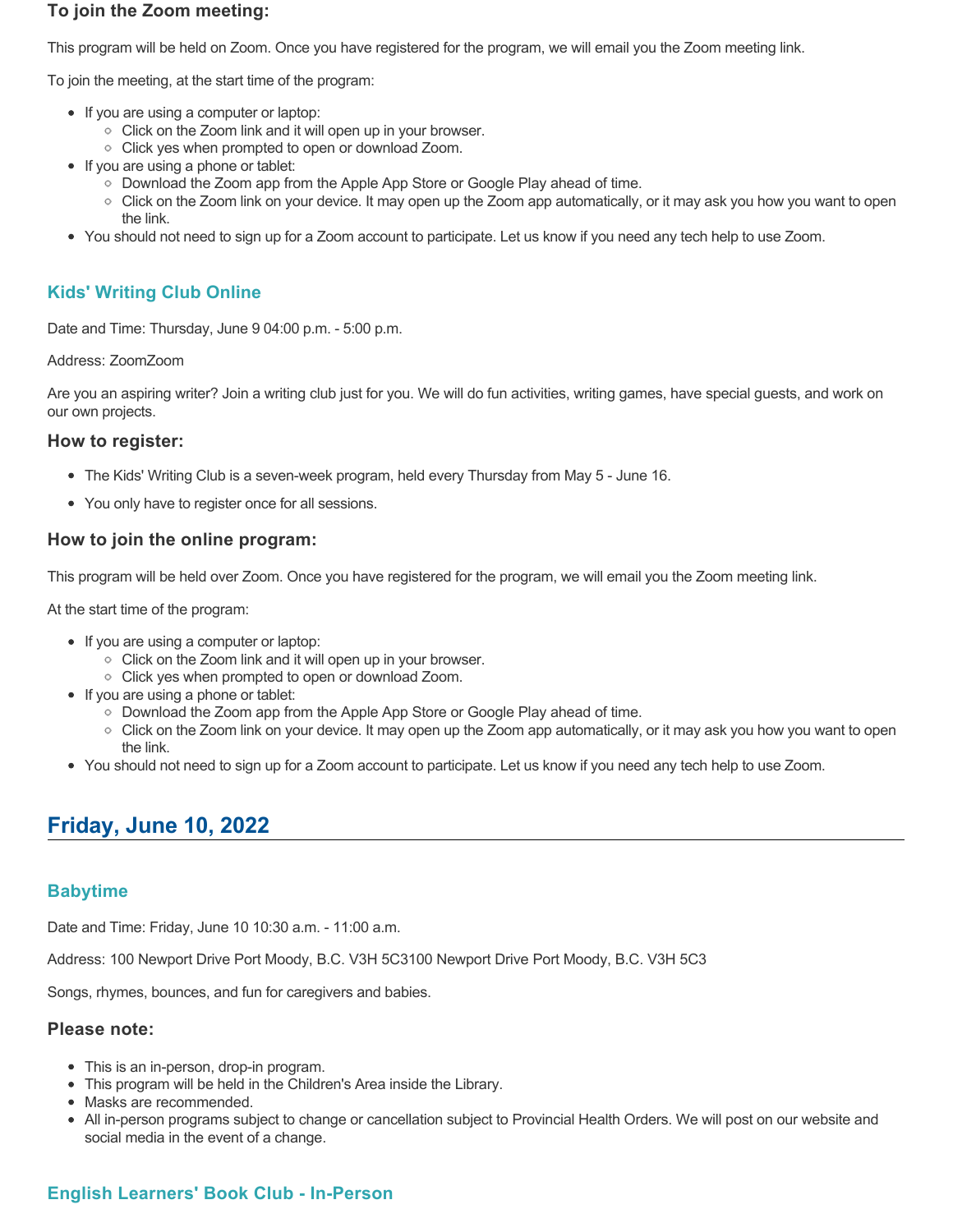Date and Time: Friday, June 10 01:00 p.m. - 2:00 p.m.

Address: 100 Newport Drive, Port Moody, V3H 5C3100 Newport Drive, Port Moody, V3H 5C3

Do you love books and want to practice your English? Join this group where you will read and discuss a book written for adult learners together.

This class is suitable for intermediate and advanced learners.

Please pick up your book from the Library's Accounts Desk before the meeting.

In partnership with **SHARE Family & Community Services**.

## **D&D for Tweens Online**

Date and Time: Friday, June 10 04:00 p.m. - 5:00 p.m.

#### Address: ZoomZoom

Adventurers! Let us search for glory and treasure together in a D&D game on Zoom.

- We will be playing a Level 10 adventure.
- Experience playing D&D required.
- No character? No problem! [Make a fast character.](https://fastcharacter.com/)
- If you don't have a 20-sided dice, [try this dice generator.](https://www.wizards.com/dnd/dice/dice.htm)

### **How to register:**

- This is a six-week program, held every Friday from May 6 to June 10. Please ensure that you can attend all six sessions.
- Register once for all sessions.

## **How to join:**

This program will be held on Zoom. Once you have registered for the program, we will email you the Zoom meeting link.

To join the meeting, at the start time of the program:

- If you are using a computer or laptop:
	- Click on the Zoom link and it will open up in your browser.
	- Click yes when prompted to open or download Zoom.
- If you are using a phone or tablet:
	- Download the Zoom app from the Apple App Store or Google Play ahead of time.
	- Click on the Zoom link on your device. It may open up the Zoom app automatically, or it may ask you how you want to open the link.
- You should not need to sign up for a Zoom account to participate. Let us know if you need any tech help to use Zoom.

# **Saturday, June 11, 2022**

## **Keep It Fictional Book Chat**

Date and Time: Saturday, June 11 10:00 a.m. - 11:00 a.m.

Address: Library Facebook PageLibrary Facebook Page

Book lovers! Join our librarians for an hour of book recommendations on **[Facebook](https://www.facebook.com/pomolibrary)** as we suggest books for the topic of the week every Saturday at 10am.

Can't make it to the live presentations? Our book chats will be available on our **Facebook page and our [YouTube channel](https://www.youtube.com/channel/UC2I_AE1E_BpN8xBXwyzhiYg?view_as=subscriber)**. You can also [subscribe to our podcast](https://anchor.fm/keepitfictional) and listen to our book chat on your favourite podcast app.

Want our staff to recommend some books for you? Fill out our [personalized reading suggestion form](https://www.portmoodylibrary.ca/en/borrow/reading-suggestions.aspx).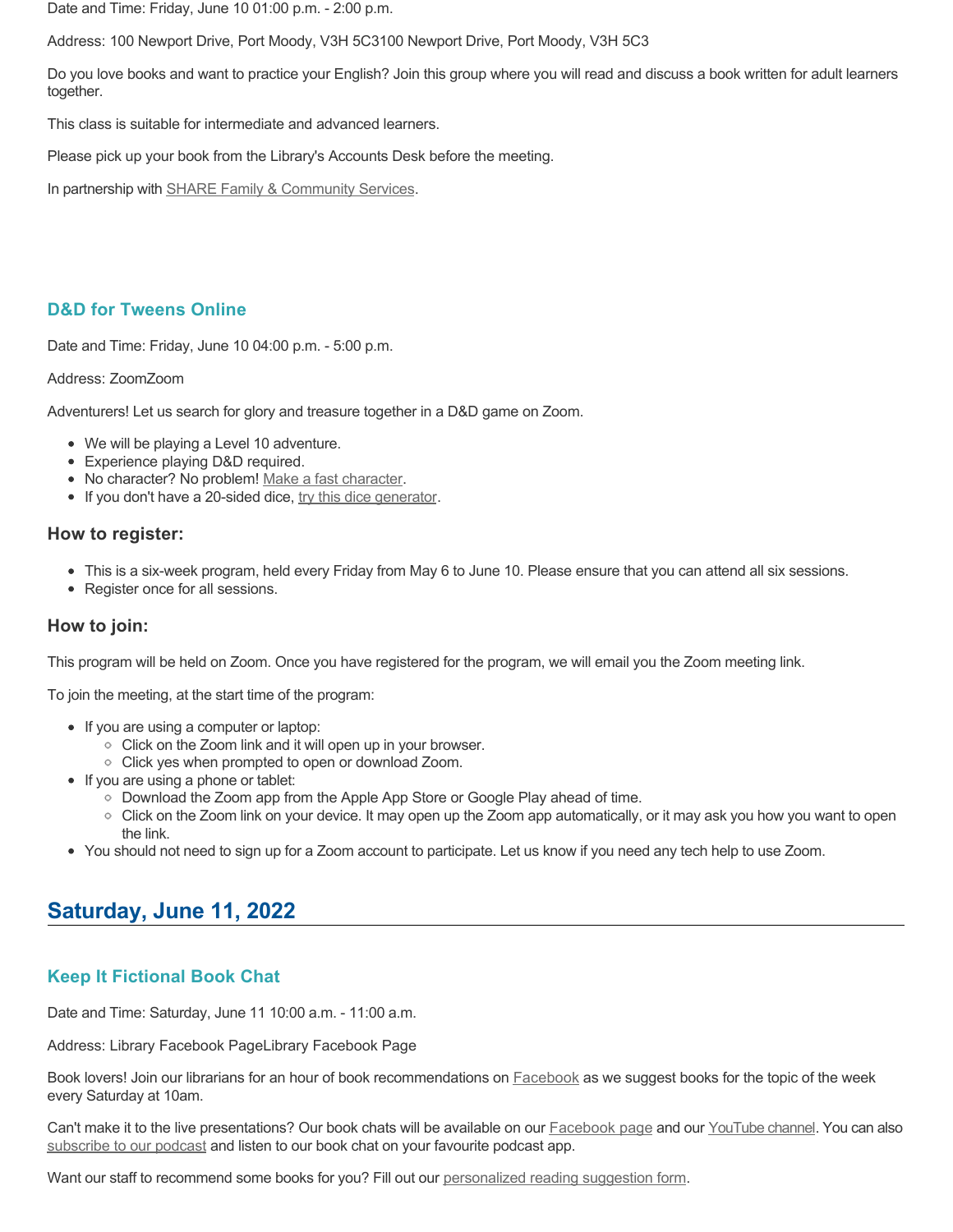# **Babytime**

Date and Time: Monday, June 13 09:30 a.m. - 10:00 a.m.

Address: 100 Newport Drive Port Moody, B.C. V3H 5C3100 Newport Drive Port Moody, B.C. V3H 5C3

Songs, rhymes, bounces, and fun for caregivers and babies.

#### **Please note:**

- This is an in-person, drop-in program.
- This program will be held in the Children's Area inside the Library.
- Masks are recommended.
- All in-person programs subject to change or cancellation subject to Provincial Health Orders. We will post on our website and social media in the event of a change.

# **D&D Adventure for Kids In Person**

Date and Time: Monday, June 13 04:30 p.m. - 5:30 p.m.

Address: 100 Newport Drive Port Moody, B.C. V3H 5C3100 Newport Drive Port Moody, B.C. V3H 5C3

Adventurers! Let us search for glory and treasure together in a D&D game for kids in person. We will be playing a Level 5 adventure. You can premake your character or build one in our first session. Adventurers can bring their own dice or dice will be provided. This class will be suitable for beginner players with little or no experience.

### **To register:**

- This is a seven-week program, held every Monday from April 25 to June 13. Please ensure that you can attend all seven sessions.
- There will be no session on May 23 due to Victoria Day statutory holiday
- Register once for all sessions.

### **Teen Advisory Group**

Date and Time: Monday, June 13 06:30 p.m. - 7:30 p.m.

Address: 100 Newport Drive Port Moody, B.C. V3H 5C3100 Newport Drive Port Moody, B.C. V3H 5C3

Volunteer to be part of our Teen Advisory Group and have your say! Meet new people and share your ideas for displays, events, and books at the library.

### **How to apply to become a member of the Teen Advisory Group:**

Volunteer applications are available on [our Teen Volunteer Page.](https://www.portmoodylibrary.ca/en/programs-and-events/teen-volunteer-programs.aspx)

# **Tuesday, June 14, 2022**

## **Babytime**

Date and Time: Tuesday, June 14 09:30 a.m. - 10:00 a.m.

Address: 100 Newport Drive Port Moody, B.C. V3H 5C3100 Newport Drive Port Moody, B.C. V3H 5C3

Songs, rhymes, bounces, and fun for caregivers and babies.

### **Please note:**

- This is an in-person, drop-in program.
- This program will be held in the Children's Area inside the Library.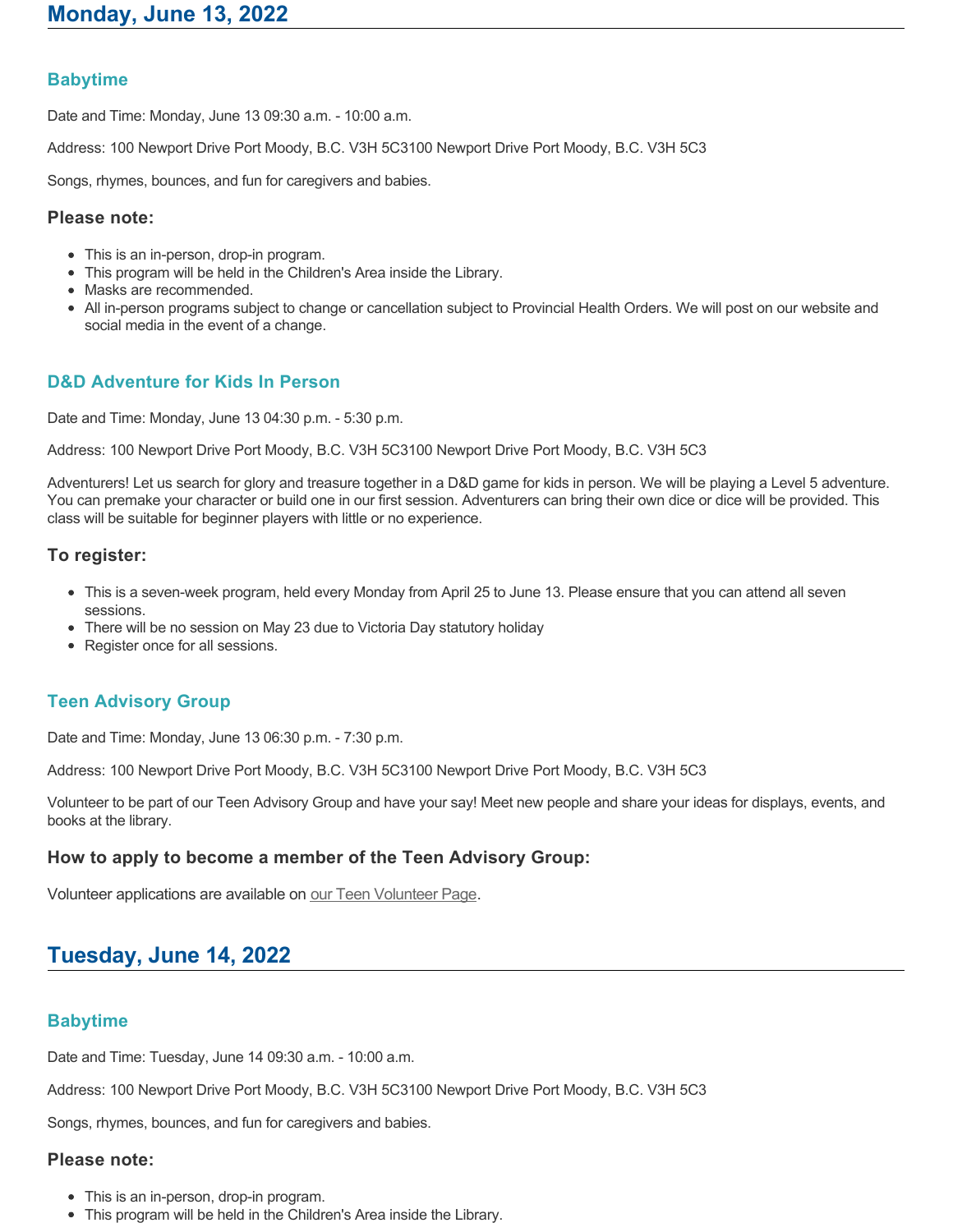- Masks are recommended.
- All in-person programs subject to change or cancellation subject to Provincial Health Orders. We will post on our website and social media in the event of a change.

# **Storytime**

Date and Time: Tuesday, June 14 10:30 a.m. - 11:00 a.m.

Address: 100 Newport Drive Port Moody, B.C. V3H 5C3100 Newport Drive Port Moody, B.C. V3H 5C3

An active family storytime with songs, music, puppets, stories, silliness, and more!

# **Please note:**

- This is an in-person, drop-in program.
- This program will be held in the Children's Area inside the Library.
- Masks are recommended.
- All in-person programs subject to change or cancellation subject to Provincial Health Orders. We will post on our website and social media in the event of a change.

# **D&D Adventure for Kids Online**

Date and Time: Tuesday, June 14 04:00 p.m. - 5:00 p.m.

## Address: ZoomZoom

Adventurers! Let us search for glory and treasure together in a D&D game for kids on Zoom.

- We will be playing a Level Five adventure.
- This class will be suitable for beginner players with little experience.
- No character? No problem! [Make a fast character.](https://fastcharacter.com/)
- If you don't have a 20-sided dice, [try this dice generator.](https://www.wizards.com/dnd/dice/dice.htm)

# **To register:**

- This is a seven-week program, held every Tuesday from May 3 to June 14. Please ensure that you can attend all seven sessions.
- Register once for all sessions.

# **How to join:**

This program will be held on Zoom. Once you have registered for the program, we will email you the Zoom meeting link.

To join the meeting, at the start time of the program:

- If you are using a computer or laptop:
	- Click on the Zoom link and it will open up in your browser.
	- Click yes when prompted to open or download Zoom.
- If you are using a phone or tablet:
	- Download the Zoom app from the Apple App Store or Google Play ahead of time.
	- Click on the Zoom link on your device. It may open up the Zoom app automatically, or it may ask you how you want to open the link.
- You should not need to sign up for a Zoom account to participate. Let us know if you need any tech help to use Zoom.

# **Minecraft Club**

Date and Time: Tuesday, June 14 04:00 p.m. - 5:00 p.m.

## Address: ZoomZoom

Play Minecraft at the Library! Come explore, build, learn, mine, and - you guessed it – craft with other kids on the Library's server. We will have challenges and activities to complete as a team and some time to get lost in our block world! No previous experience needed.

# **Requirements:**

You will need a computer and a copy of Minecraft: Bedrock Edition.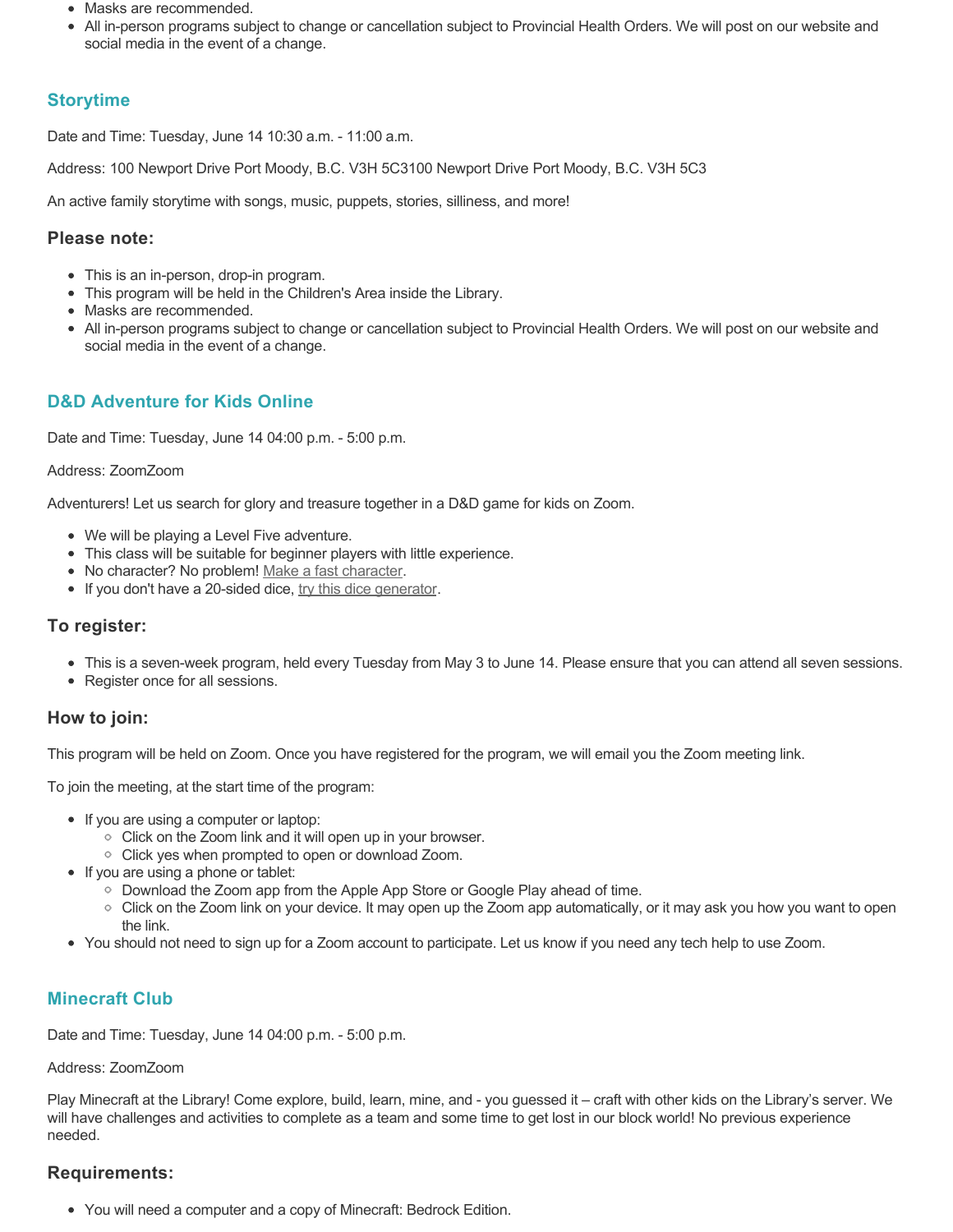• You must read and agree to our <u>Minecraft Code of Conduct</u> before you sign up.

# **To register:**

- This is a seven-week program, held on Tuesdays, from May 3 to June 14. Please ensure that you can attend all sessions.
- Register once for all sessions.

# **To join the Zoom meeting:**

This program will be held on Zoom. Once you have registered for the program, we will email you the Zoom meeting link.

To join the meeting, at the start time of the program:

- If you are using a computer or laptop:
	- Click on the Zoom link and it will open up in your browser.
	- Click yes when prompted to open or download Zoom.
- If you are using a phone or tablet:
	- Download the Zoom app from the Apple App Store or Google Play ahead of time.
	- Click on the Zoom link on your device. It may open up the Zoom app automatically, or it may ask you how you want to open the link.
- You should not need to sign up for a Zoom account to participate. Let us know if you need any tech help to use Zoom.

# **Tween Makers Club**

Date and Time: Tuesday, June 14 06:30 p.m. - 7:30 p.m.

#### Address: ZoomZoom

Calling all artists, crafters, and makers: this program is for you! Join other tweens on Zoom to make arts and crafts projects together. Every session, you will pick up a secret package with all the supplies and during the program we will open it up to see what we will be making that week. Writing, painting, poetry, cross stitch, felting - the sky is the limit.

### **How to register and pick up your supplies:**

- Each Tween Makers Club session must be registered for individually.
- A Library staff member will contact you about supply pick up dates.

## **How to join the online program:**

This program will be held on Zoom. Once you have registered for the program, we will email you the Zoom meeting link.

At the start time of the program:

- If you are using a computer or laptop:
	- Click on the Zoom link and it will open up in your browser.
	- Click yes when prompted to open or download Zoom.
- If you are using a phone or tablet:
	- Download the Zoom app from the Apple App Store or Google Play ahead of time.
	- Click on the Zoom link on your device. It may open up the Zoom app automatically, or it may ask you how you want to open the link.
- You should not need to sign up for a Zoom account to participate. Let us know if you need any tech help to use Zoom.

# **Wednesday, June 15, 2022**

# **Babytime**

Date and Time: Wednesday, June 15 09:30 a.m. - 10:00 a.m.

Address: 100 Newport Drive Port Moody, B.C. V3H 5C3100 Newport Drive Port Moody, B.C. V3H 5C3

Songs, rhymes, bounces, and fun for caregivers and babies.

### **Please note:**

- This is an in-person, drop-in program.
- This program will be held in the Children's Area inside the Library.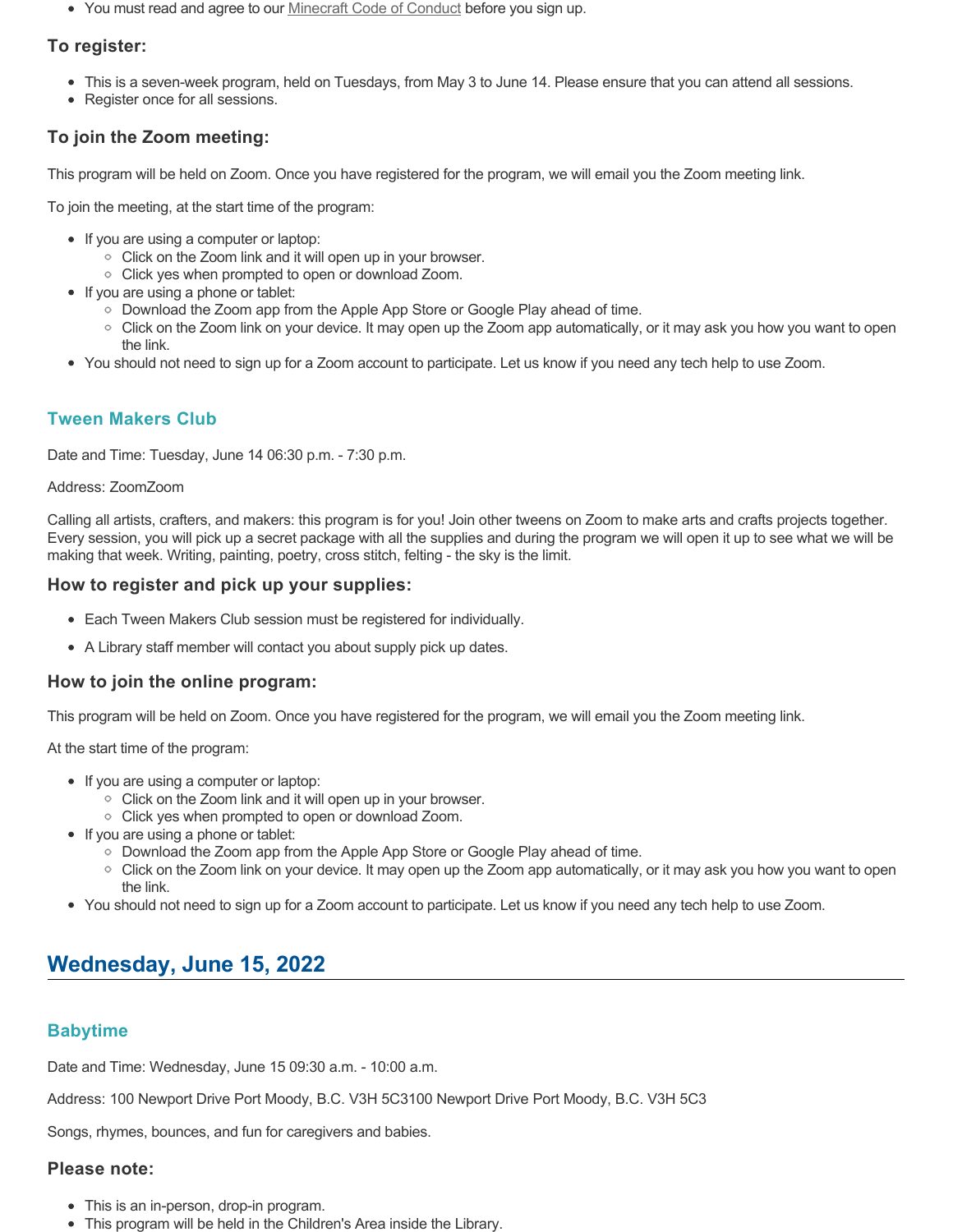- Masks are recommended.
- All in-person programs subject to change or cancellation subject to Provincial Health Orders. We will post on our website and social media in the event of a change.

# **Storytime**

Date and Time: Wednesday, June 15 10:30 a.m. - 11:00 a.m.

Address: 100 Newport Drive Port Moody, B.C. V3H 5C3100 Newport Drive Port Moody, B.C. V3H 5C3

An active family storytime with songs, music, puppets, stories, silliness, and more!

#### **Please note:**

- This is an in-person, drop-in program.
- This program will be held in the Children's Area inside the Library.
- Masks are recommended.
- All in-person programs subject to change or cancellation subject to Provincial Health Orders. We will post on our website and social media in the event of a change.

## **English Practice Group - Intermediate/Advanced, In-Person**

Date and Time: Wednesday, June 15 10:30 a.m. - 12:00 p.m.

Address: 100 Newport Drive Port Moody, B.C. V3H 5C3100 Newport Drive Port Moody, B.C. V3H 5C3

Are you looking for ways to keep your community connection while improving your English? Participate in our English Practice Group! Practice your English speaking and listening skills, develop friendships, and learn more about Tri-Cities, Canada, and available community resources.

This class is suitable for beginners.

In partnership with **SHARE Family & Community Services**.

## **English Practice Group - Intermediate, Online**

Date and Time: Wednesday, June 15 02:00 p.m. - 3:00 p.m.

Address: ZoomZoom

Are you looking for ways to keep your community connection while improving your English? Participate in our English Practice Group in the comfort of your home! Practice your English speaking and listening skills, develop friendships, and learn more about community resources.

For intermediate level English learners.

### **How to join the online program:**

This program will be held on Zoom. Once you have registered for the program, we will email you the Zoom meeting link.

At the start time of the program:

- If you are using a computer or laptop:
	- Click on the Zoom link and it will open up in your browser.
	- Click yes when prompted to open or download Zoom.
- If you are using a phone or tablet:
	- Download the Zoom app from the Apple App Store or Google Play ahead of time.
	- Click on the Zoom link on your device. It may open up the Zoom app automatically, or it may ask you how you want to open the link.
- You should not need to sign up for a Zoom account to participate. Let us know if you need any tech help to use Zoom.

## **Kids' Writing Club In Person**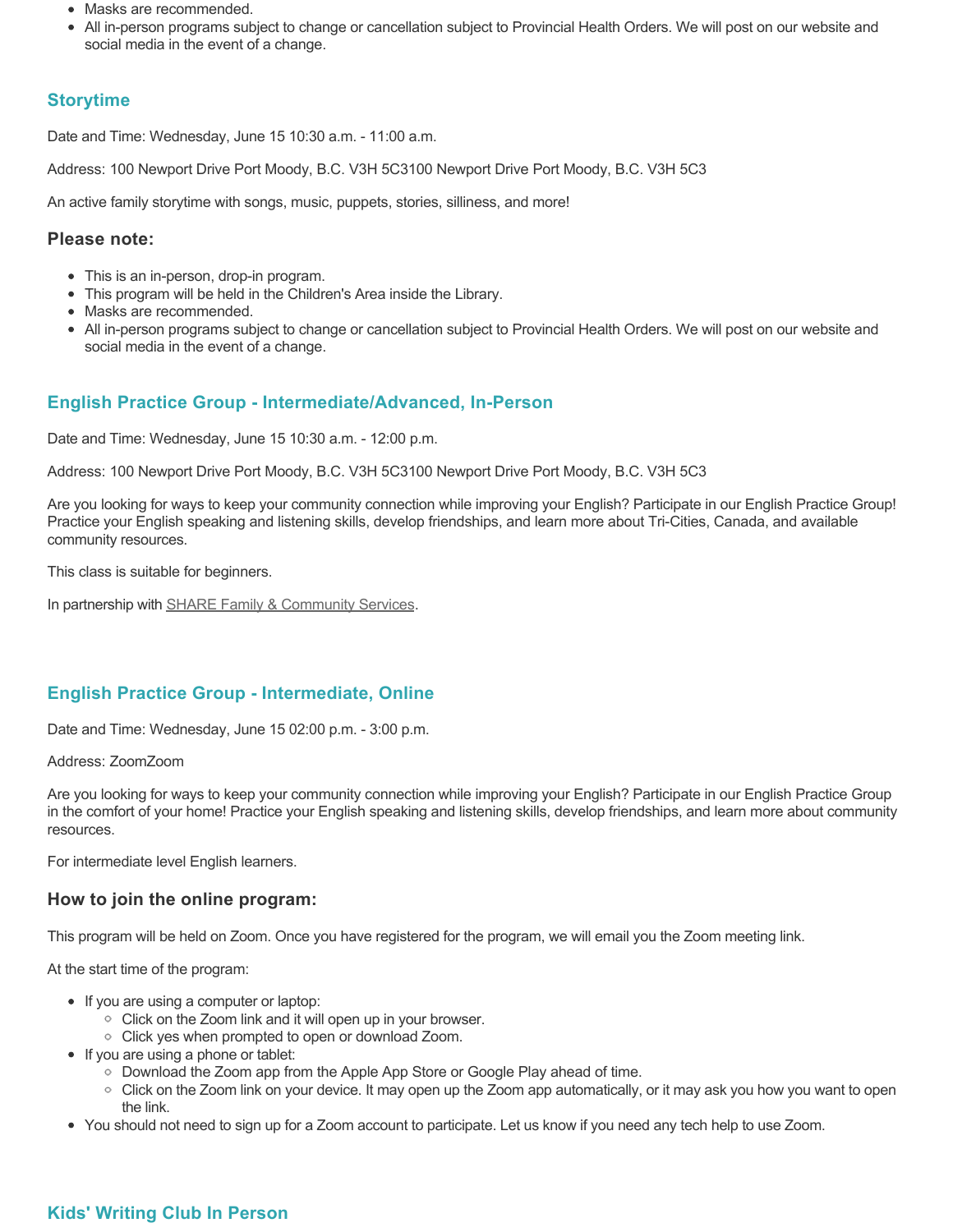Date and Time: Wednesday, June 15 04:00 p.m. - 5:00 p.m.

Address: 100 Newport Drive Port Moody, B.C. V3H 5C3100 Newport Drive Port Moody, B.C. V3H 5C3

Are you an aspiring writer? Join a writing club just for you. We will do fun activties, writing games, have special guests, and work on our own projects.

Please note, this program is in person.

#### **How to register:**

- The Kids' Writing Club is a seven-week program, held every Wednesday from May 4 June 15.
- You only have to register once for all sessions.

# **Phone Photography Workshop**

Date and Time: Wednesday, June 15 07:00 p.m. - 8:00 p.m.

Address: 100 Newport Drive Port Moody, B.C. V3H 5C3100 Newport Drive Port Moody, B.C. V3H 5C3

Are you interested in using your smartphone or iPad to take photos? Join us for a complete beginner's introduction to photography! Together we will learn about the basics of photo composition, lighting, and focus, for portraits and landscape photography. Please bring your own device so that we can tailor the exercise to your phone camera.

# **Thursday, June 16, 2022**

## **Storytime**

Date and Time: Thursday, June 16 10:30 a.m. - 11:00 a.m.

Address: 100 Newport Drive Port Moody, B.C. V3H 5C3100 Newport Drive Port Moody, B.C. V3H 5C3

An active family storytime with songs, music, puppets, stories, silliness, and more!

#### **Please note:**

- This is an in-person, drop-in program.
- This program will be held in the Children's Area inside the Library.
- Masks are recommended.
- All in-person programs subject to change or cancellation subject to Provincial Health Orders. We will post on our website and social media in the event of a change.

## **English Practice Group - Beginners, In-Person**

Date and Time: Thursday, June 16 11:30 a.m. - 1:00 p.m.

Address: 100 Newport Drive, Port Moody, V3H 5C3100 Newport Drive, Port Moody, V3H 5C3

English Language Practice Groups Program offers conversation groups where participants can increase their English language speaking skills, know more about Tri-Cities / Canada and available community resources, and make friendships. This class is suitable for beginners.

In partnership with **SHARE Family & Community Services**.

### **Minecraft Club**

Date and Time: Thursday, June 16 04:00 p.m. - 5:00 p.m.

#### Address: ZoomZoom

Play Minecraft at the Library! Come explore, build, learn, mine, and - you guessed it – craft with other kids on the Library's server. We will have challenges and activities to complete as a team and some time to get lost in our block world! No previous experience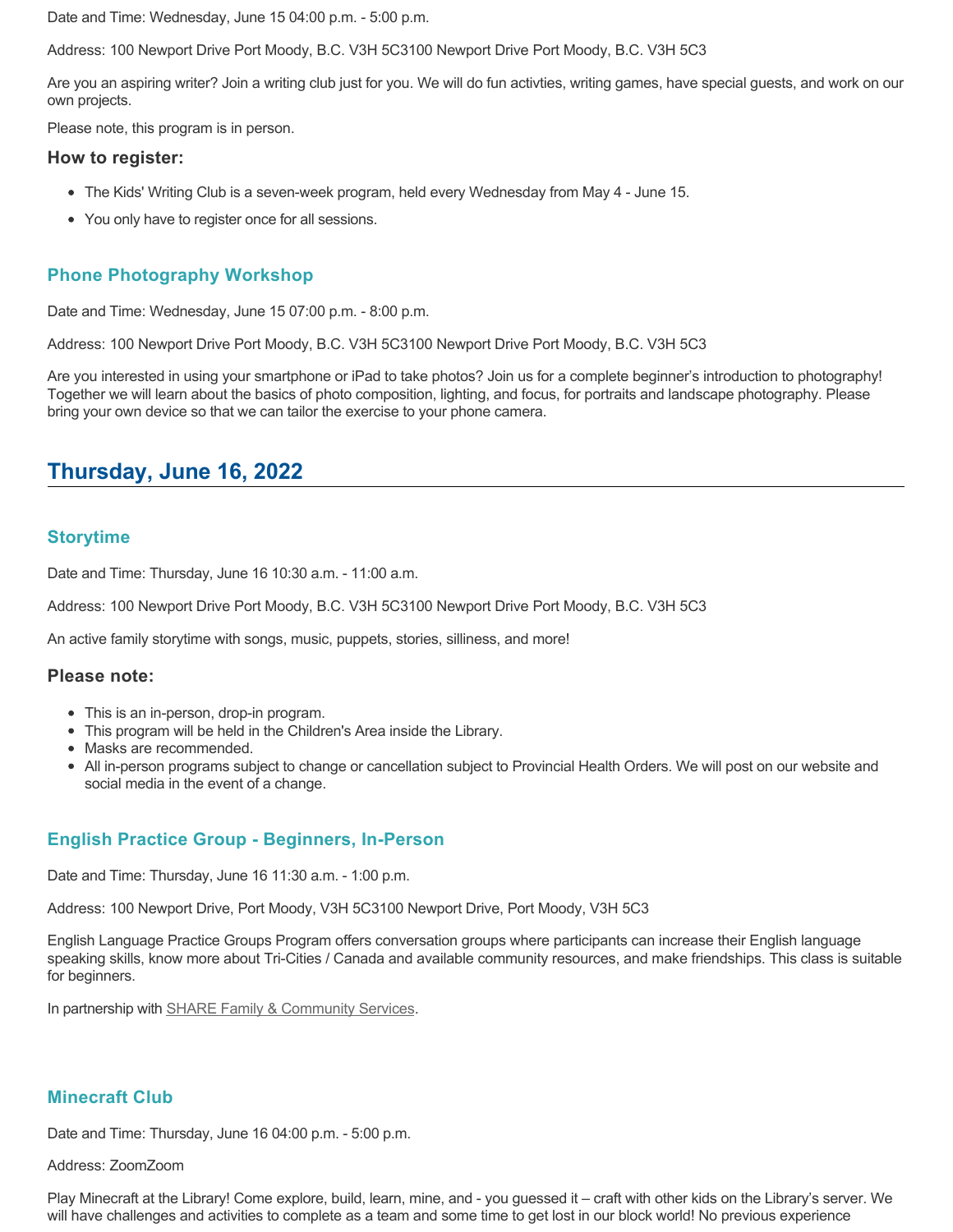needed.

## **Requirements:**

- You will need a computer and a copy of Minecraft: Bedrock Edition.
- You must read and agree to our [Minecraft Code of Conduct](https://www.portmoodylibrary.ca/en/services/edocs.ashx?docnumber=577372) before you sign up.

## **To register:**

- This is a seven-week program, held on Thursdays, from May 5 to June 16. Please ensure that you can attend all sessions.
- Register once for all sessions.

# **To join the Zoom meeting:**

This program will be held on Zoom. Once you have registered for the program, we will email you the Zoom meeting link.

To join the meeting, at the start time of the program:

- If you are using a computer or laptop:
	- Click on the Zoom link and it will open up in your browser.
	- Click yes when prompted to open or download Zoom.
- If you are using a phone or tablet:
	- Download the Zoom app from the Apple App Store or Google Play ahead of time.
	- Click on the Zoom link on your device. It may open up the Zoom app automatically, or it may ask you how you want to open the link.
- You should not need to sign up for a Zoom account to participate. Let us know if you need any tech help to use Zoom.

# **Kids' Writing Club Online**

Date and Time: Thursday, June 16 04:00 p.m. - 5:00 p.m.

#### Address: ZoomZoom

Are you an aspiring writer? Join a writing club just for you. We will do fun activities, writing games, have special guests, and work on our own projects.

## **How to register:**

- The Kids' Writing Club is a seven-week program, held every Thursday from May 5 June 16.
- You only have to register once for all sessions.

## **How to join the online program:**

This program will be held over Zoom. Once you have registered for the program, we will email you the Zoom meeting link.

At the start time of the program:

- If you are using a computer or laptop:
	- Click on the Zoom link and it will open up in your browser.
	- Click yes when prompted to open or download Zoom.
- If you are using a phone or tablet:
	- Download the Zoom app from the Apple App Store or Google Play ahead of time.
	- Click on the Zoom link on your device. It may open up the Zoom app automatically, or it may ask you how you want to open the link.
- You should not need to sign up for a Zoom account to participate. Let us know if you need any tech help to use Zoom.

# **Friday, June 17, 2022**

# **Babytime**

Date and Time: Friday, June 17 10:30 a.m. - 11:00 a.m.

Address: 100 Newport Drive Port Moody, B.C. V3H 5C3100 Newport Drive Port Moody, B.C. V3H 5C3

Songs, rhymes, bounces, and fun for caregivers and babies.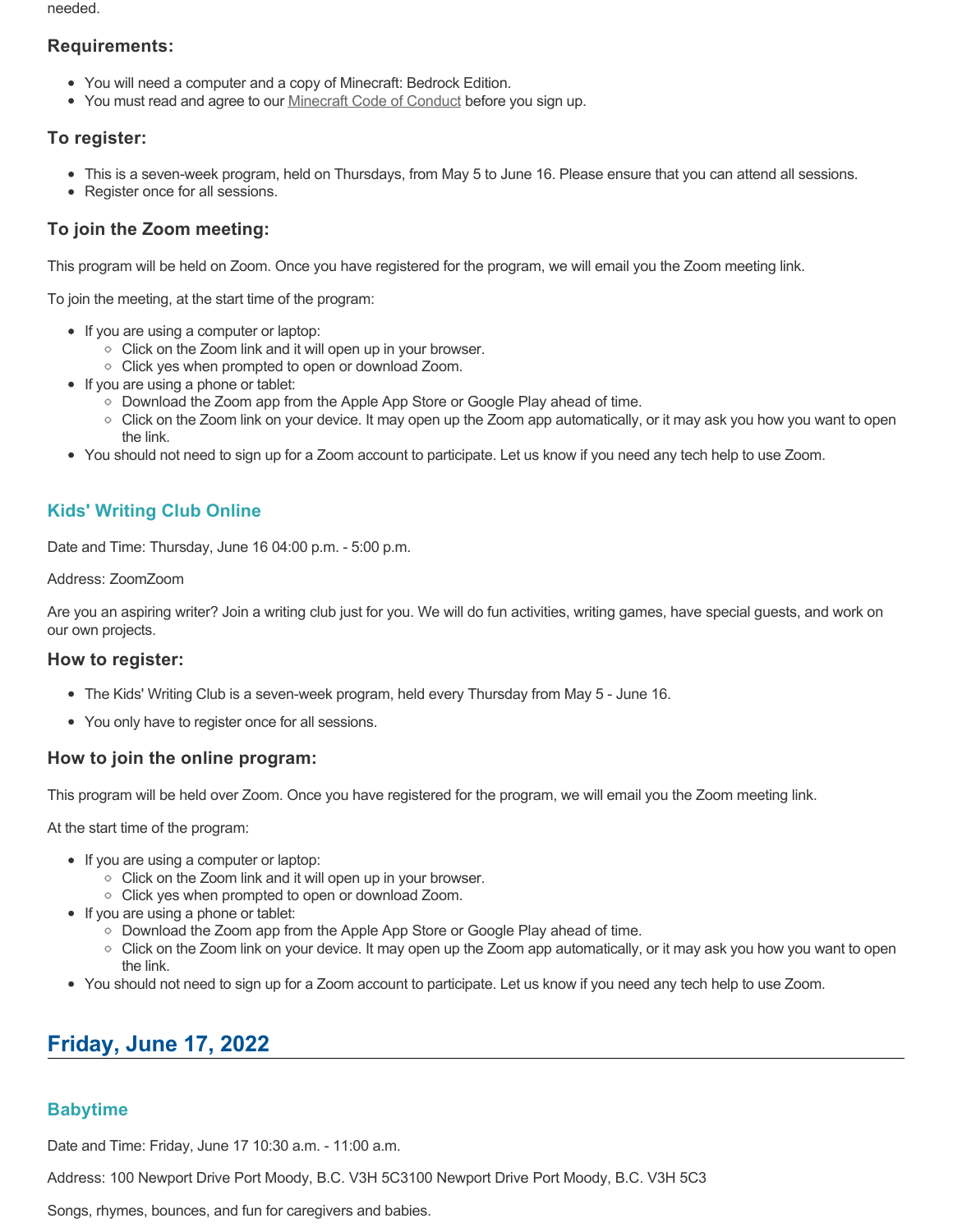### **Please note:**

- This is an in-person, drop-in program.
- This program will be held in the Children's Area inside the Library.
- Masks are recommended.
- All in-person programs subject to change or cancellation subject to Provincial Health Orders. We will post on our website and social media in the event of a change.

# **English Learners' Book Club - In-Person**

Date and Time: Friday, June 17 01:00 p.m. - 2:00 p.m.

Address: 100 Newport Drive, Port Moody, V3H 5C3100 Newport Drive, Port Moody, V3H 5C3

Do you love books and want to practice your English? Join this group where you will read and discuss a book written for adult learners together.

This class is suitable for intermediate and advanced learners.

Please pick up your book from the Library's Accounts Desk before the meeting.

In partnership with **SHARE Family & Community Services**.

# **Saturday, June 18, 2022**

# **Keep It Fictional Book Chat**

Date and Time: Saturday, June 18 10:00 a.m. - 11:00 a.m.

Address: Library Facebook PageLibrary Facebook Page

Book lovers! Join our librarians for an hour of book recommendations on [Facebook](https://www.facebook.com/pomolibrary) as we suggest books for the topic of the week every Saturday at 10am.

Can't make it to the live presentations? Our book chats will be available on our [Facebook page](https://www.facebook.com/pomolibrary/) and our [YouTube channel](https://www.youtube.com/channel/UC2I_AE1E_BpN8xBXwyzhiYg?view_as=subscriber). You can also [subscribe to our podcast](https://anchor.fm/keepitfictional) and listen to our book chat on your favourite podcast app.

Want our staff to recommend some books for you? Fill out our [personalized reading suggestion form](https://www.portmoodylibrary.ca/en/borrow/reading-suggestions.aspx).

# **Monday, June 20, 2022**

## **Tween Advisory Group**

Date and Time: Monday, June 20 06:00 p.m. - 7:00 p.m.

Address: 100 Newport Drive Port Moody, B.C. V3H 5C3100 Newport Drive Port Moody, B.C. V3H 5C3

Volunteer to be part of our Tween Advisory Group and have your say! Meet new people and share your ideas for displays, events, and books at the library.

# **How to apply to become a member of the Tween Advisory Group:**

Volunteer applications are available on [our Teen Volunteer Page.](https://www.portmoodylibrary.ca/en/programs-and-events/teen-volunteer-programs.aspx)

# **Tuesday, June 21, 2022**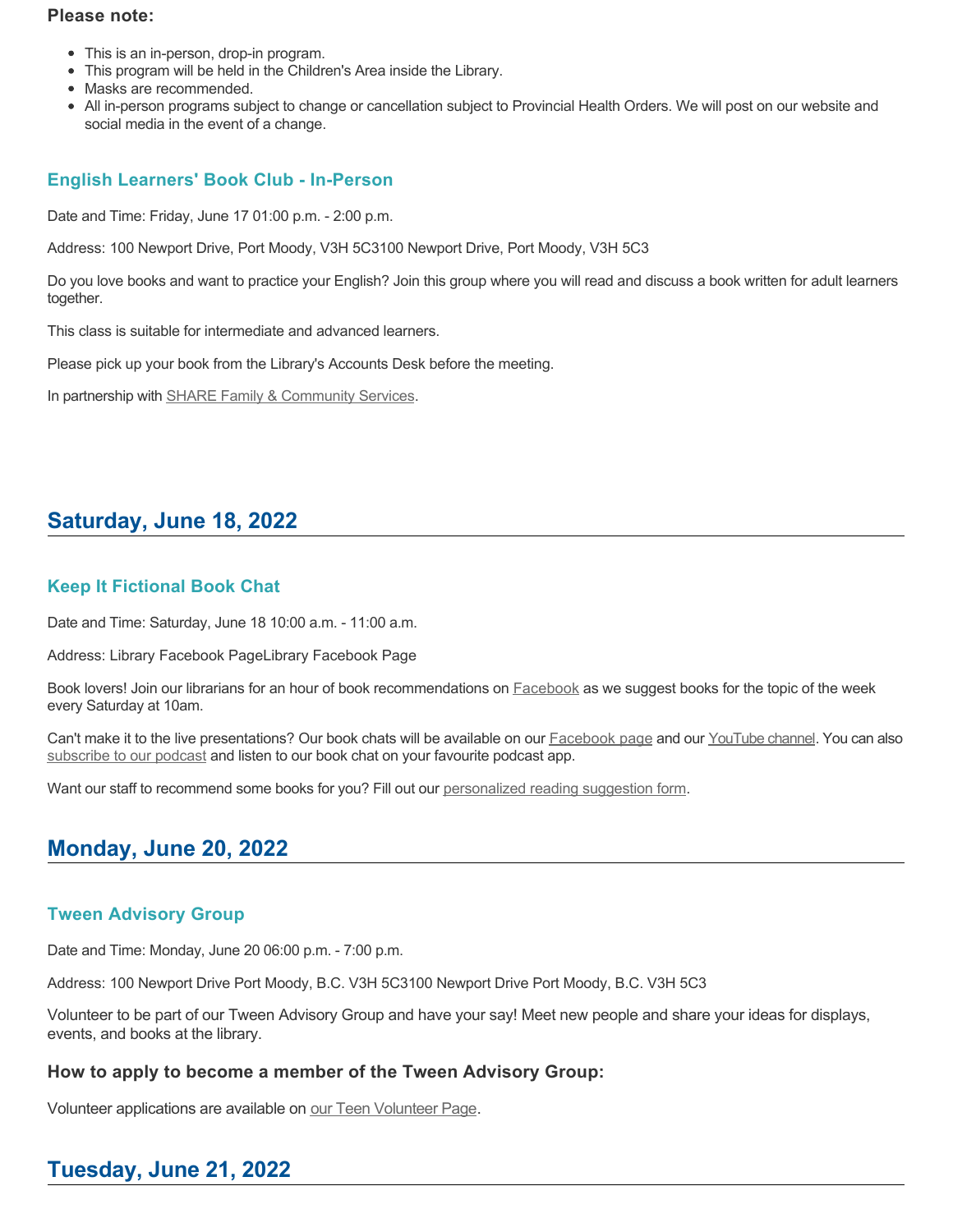### **National Indigenous Peoples' Day Storytime with Kung Jaadee**

Date and Time: Tuesday, June 21 10:30 a.m. - 11:15 a.m.

Address: 100 Newport Drive Port Moody, B.C. V3H 5C3100 Newport Drive Port Moody, B.C. V3H 5C3

Celebrate National Indigenous People's Day with a special storytime for all ages with Kung Jaadee.

Kung Jaadee (Roberta Kennedy) is a professional storyteller, educator and published author belonging to the Xaayda (Haida), xʷmәθkʷәy̓әm (Musqueam) and Sḵwx̱wú7mesh (Squamish) First Nations. Her Haida name, Kung Jaadee, means 'Moon Woman' and was presented to her at her great uncle's memorial feast by her cousin Crystal Robinson.

Kung Jaadee will read from her book, sing traditional Haida songs, and share nursery rhymes and teach children to count in Xaad Kil.

Don't miss this special celebration of National Indigenous People's Day for the young ones!

This event is sponsored in part by the Canadian Federation of University Women – Coquitlam.

## **Ukulele Jam - In-Person**

Date and Time: Tuesday, June 21 07:00 p.m. - 8:00 p.m.

Address: 100 Newport Drive Port Moody, B.C. V3H 5C3100 Newport Drive Port Moody, B.C. V3H 5C3

Want to practice playing the ukulele? Join us for a Ukulele Jam! Learn and play new and old songs together. We will put the sheet music up and you can follow along. For people who know the basics (C, G, and F chords).

# **Wednesday, June 22, 2022**

## **English Practice Group - Intermediate/Advanced, In-Person**

Date and Time: Wednesday, June 22 10:30 a.m. - 12:00 p.m.

Address: 100 Newport Drive Port Moody, B.C. V3H 5C3100 Newport Drive Port Moody, B.C. V3H 5C3

Are you looking for ways to keep your community connection while improving your English? Participate in our English Practice Group! Practice your English speaking and listening skills, develop friendships, and learn more about Tri-Cities, Canada, and available community resources.

This class is suitable for beginners.

In partnership with **SHARE Family & Community Services**.

## **English Practice Group - Intermediate, Online**

Date and Time: Wednesday, June 22 02:00 p.m. - 3:00 p.m.

Address: ZoomZoom

Are you looking for ways to keep your community connection while improving your English? Participate in our English Practice Group in the comfort of your home! Practice your English speaking and listening skills, develop friendships, and learn more about community resources.

For intermediate level English learners.

### **How to join the online program:**

This program will be held on Zoom. Once you have registered for the program, we will email you the Zoom meeting link.

At the start time of the program:

• If you are using a computer or laptop: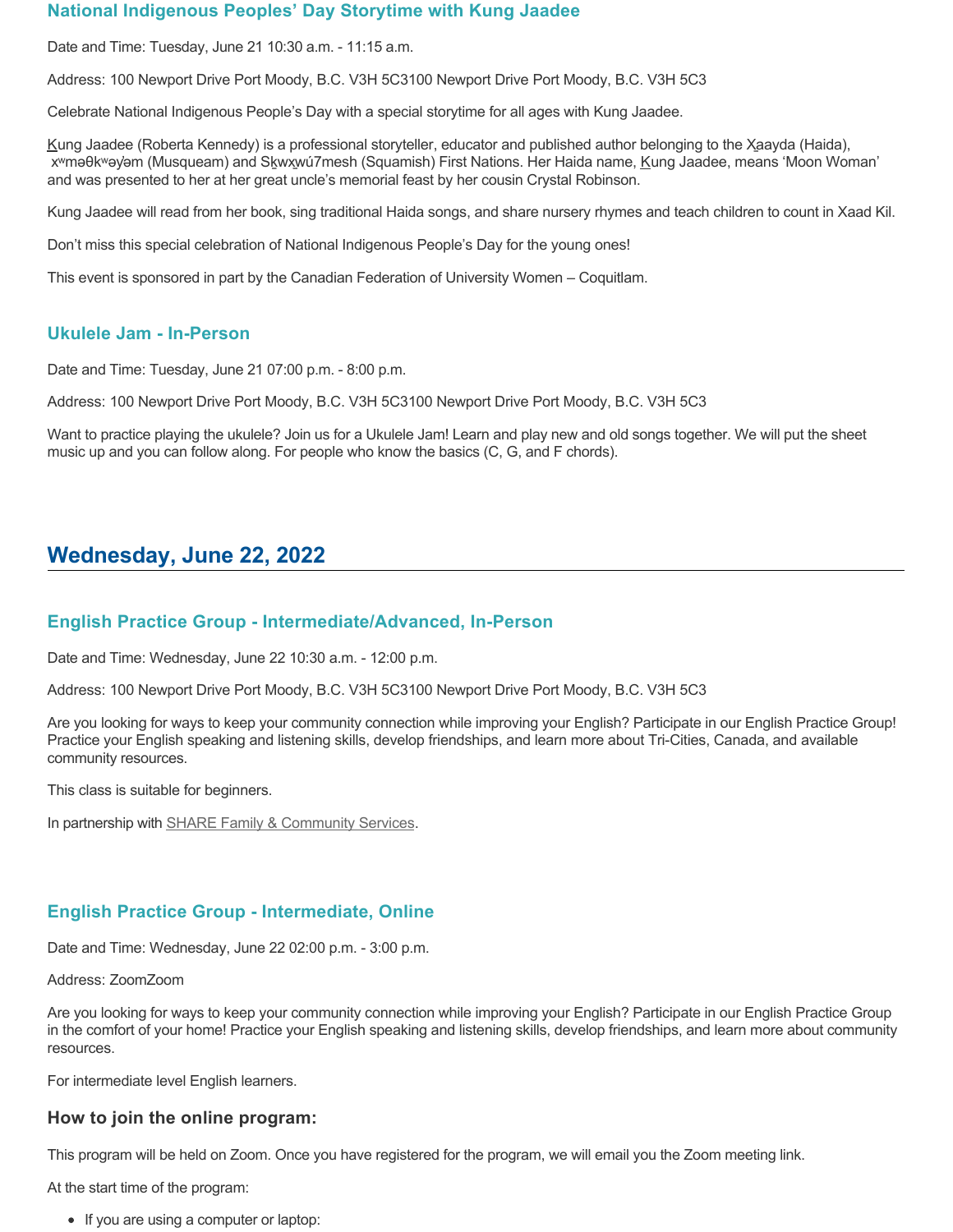- Click on the Zoom link and it will open up in your browser.
- Click yes when prompted to open or download Zoom.
- If you are using a phone or tablet:
	- Download the Zoom app from the Apple App Store or Google Play ahead of time.
	- Click on the Zoom link on your device. It may open up the Zoom app automatically, or it may ask you how you want to open the link.
- You should not need to sign up for a Zoom account to participate. Let us know if you need any tech help to use Zoom.

# **Thursday, June 23, 2022**

### **English Practice Group - Beginners, In-Person**

Date and Time: Thursday, June 23 11:30 a.m. - 1:00 p.m.

Address: 100 Newport Drive, Port Moody, V3H 5C3100 Newport Drive, Port Moody, V3H 5C3

English Language Practice Groups Program offers conversation groups where participants can increase their English language speaking skills, know more about Tri-Cities / Canada and available community resources, and make friendships. This class is suitable for beginners.

In partnership with **SHARE Family & Community Services**.

# **Saturday, June 25, 2022**

### **Keep It Fictional Book Chat**

Date and Time: Saturday, June 25 10:00 a.m. - 11:00 a.m.

Address: Library Facebook PageLibrary Facebook Page

Book lovers! Join our librarians for an hour of book recommendations on **[Facebook](https://www.facebook.com/pomolibrary)** as we suggest books for the topic of the week every Saturday at 10am.

Can't make it to the live presentations? Our book chats will be available on our **Facebook page and our [YouTube channel](https://www.youtube.com/channel/UC2I_AE1E_BpN8xBXwyzhiYg?view_as=subscriber)**. You can also [subscribe to our podcast](https://anchor.fm/keepitfictional) and listen to our book chat on your favourite podcast app.

Want our staff to recommend some books for you? Fill out our [personalized reading suggestion form](https://www.portmoodylibrary.ca/en/borrow/reading-suggestions.aspx).

# **Wednesday, June 29, 2022**

### **English Practice Group - Intermediate/Advanced, In-Person**

Date and Time: Wednesday, June 29 10:30 a.m. - 12:00 p.m.

Address: 100 Newport Drive Port Moody, B.C. V3H 5C3100 Newport Drive Port Moody, B.C. V3H 5C3

Are you looking for ways to keep your community connection while improving your English? Participate in our English Practice Group! Practice your English speaking and listening skills, develop friendships, and learn more about Tri-Cities, Canada, and available community resources.

This class is suitable for beginners.

In partnership with **SHARE Family & Community Services**.

# **English Practice Group - Intermediate, Online**